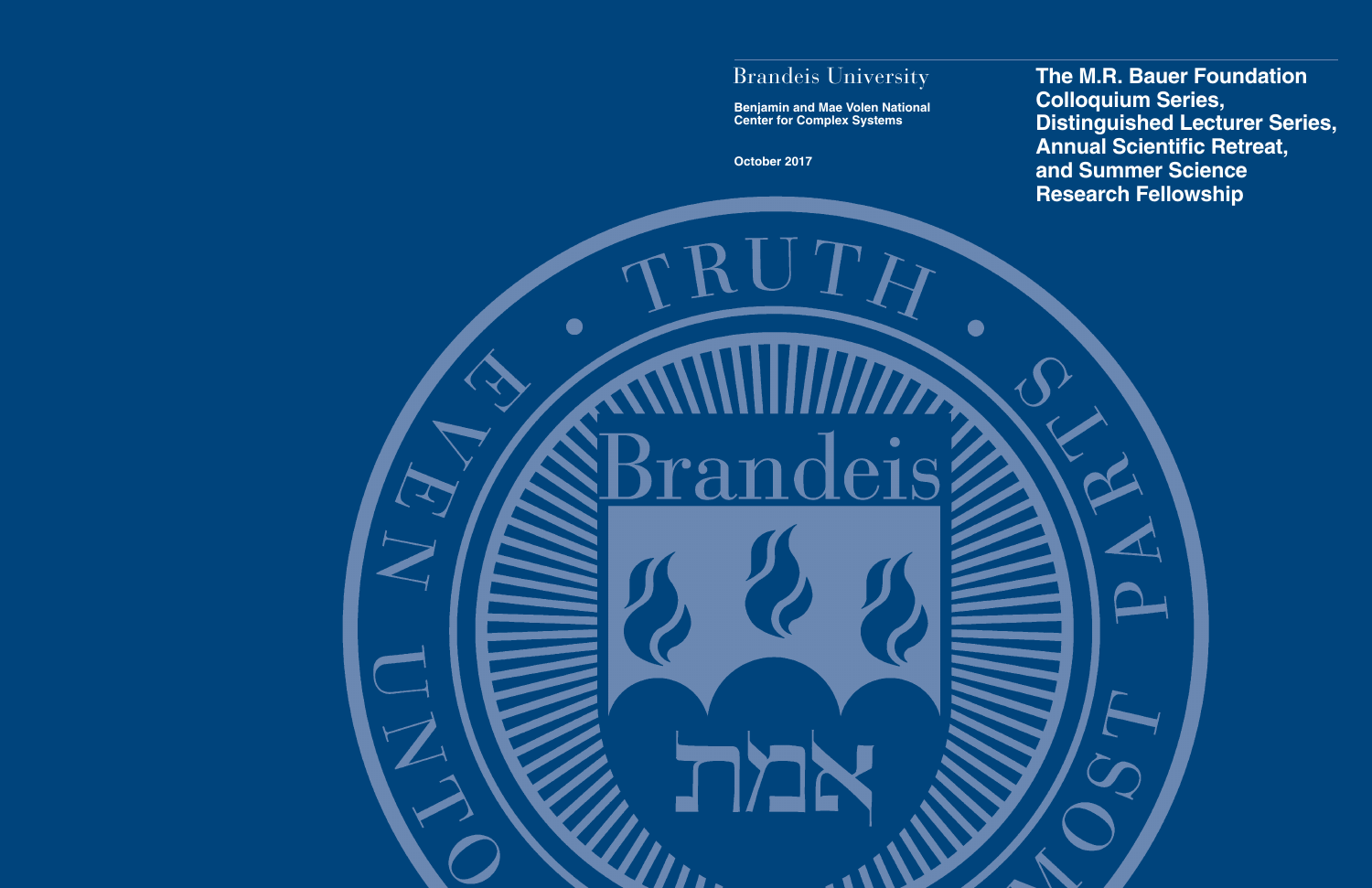## **The M.R. Bauer Foundation Colloquium Series, Distinguished Lecturer Series, Annual Scientifc Retreat, and Summer Science Research Fellowship 2016-17 Summary**

#### **Brandeis University**

**Benjamin and Mae Volen National Center for Complex Systems** 

#### **Table of Contents**

| <b>Introduction</b>                                                                                                                                                              | 3  |
|----------------------------------------------------------------------------------------------------------------------------------------------------------------------------------|----|
| The M.R. Bauer Foundation Colloquium<br><b>Series Summaries</b>                                                                                                                  |    |
| <b>Introduction</b>                                                                                                                                                              | 5  |
| Giovanni Bosco, PhD<br>Department of Molecular and<br><b>Systems Biology</b><br>Dartmouth Geisel School of Medicine                                                              | 6  |
| <b>Gerald Rubin, PhD</b><br>Janelia Research Campus<br>Howard Hughes Medical Institute                                                                                           | 7  |
| <b>Rick Morimoto, PhD</b><br>Department of Molecular Biosciences<br>Northwestern University                                                                                      | 8  |
| Daniel Wesson, PhD<br>School of Medicine<br>Department of Pharmacology<br>and Therapeutics<br>Case Western Reserve University                                                    | 9  |
| <b>Franck Polleux, PhD</b><br>Department of Neuroscience<br><b>Columbia University</b>                                                                                           | 10 |
| Leo Belluscio, PhD<br>National Institute of Neurological<br>Disorders and Stroke<br>National Institutes of Health                                                                | 11 |
| Ravi Allada, PhD<br>Department of Neurobiology<br>Northwestern University                                                                                                        | 12 |
| The M.R. Bauer Foundation<br><b>Distinguished Guest Lecturer Series</b>                                                                                                          |    |
| <b>Introduction</b>                                                                                                                                                              | 13 |
| Huda Zoghbi, MD<br>Howard Hughes Medical Institute<br>Jan and Dan Duncan Neurological<br>Research Institute at Texas<br>Children's Hospital<br><b>Baylor College of Medicine</b> | 14 |

| Introduction                                                                                                             | $\mathbf 3$    | <b>Casper Hoogenraad, PhD</b>                                                     | 16 | <b>Sabrina McDonnell</b>                                                                                     | 27 |
|--------------------------------------------------------------------------------------------------------------------------|----------------|-----------------------------------------------------------------------------------|----|--------------------------------------------------------------------------------------------------------------|----|
| The M.R. Bauer Foundation Colloquium<br><b>Series Summaries</b>                                                          |                | Department of Molecular and<br>Cell Biology<br><b>Utrecht University</b>          |    | <b>Hedstrom Laboratory</b><br>Department of Biology<br><b>Brandeis University</b>                            |    |
| Introduction                                                                                                             | 5              |                                                                                   |    | <b>Lily He</b>                                                                                               | 28 |
| Giovanni Bosco, PhD<br>Department of Molecular and<br><b>Systems Biology</b>                                             | 6              | The Volen National Center for Complex<br><b>Systems Scientific Retreat 2016</b>   |    | Marder Laboratory<br>Department of Biology<br><b>Brandeis University</b>                                     |    |
| Dartmouth Geisel School of Medicine                                                                                      |                | <b>Introduction</b>                                                               | 17 | <b>Richard Haburcak</b>                                                                                      | 29 |
| Gerald Rubin, PhD                                                                                                        | $\overline{7}$ | <b>Schedule</b>                                                                   | 18 | Xu Laboratory                                                                                                |    |
| Janelia Research Campus<br>Howard Hughes Medical Institute                                                               |                | <b>Emery Brown</b><br>Department of Medical Engineering                           | 19 | Department of Chemistry<br><b>Brandeis University</b>                                                        |    |
| <b>Rick Morimoto, PhD</b><br>Department of Molecular Biosciences                                                         | 8              | and Neuroscience<br>Massachusetts Institute of Technology                         |    | <b>Abigail Daniels</b><br><b>Garrity Laboratory</b><br>Department of Biology                                 | 30 |
| Northwestern University                                                                                                  |                | Maria-Eirini Pandelia, PhD                                                        | 20 | <b>Brandeis University</b>                                                                                   |    |
| Daniel Wesson, PhD<br>School of Medicine                                                                                 | 9              | Department of Biochemistry<br><b>Brandeis University</b>                          |    | <b>Abraham Cheloff</b><br><b>Miller Laboratory</b>                                                           | 31 |
| Department of Pharmacology<br>and Therapeutics<br>Case Western Reserve University                                        |                | Ben Rogers, PhD<br>Department of Physics<br><b>Brandeis University</b>            | 21 | Department of Biochemistry<br><b>Brandeis University</b>                                                     |    |
| <b>Franck Polleux, PhD</b><br>Department of Neuroscience<br><b>Columbia University</b>                                   | 10             | Tijana Ivanovic, PhD<br>Department of Biochemistry<br><b>Brandeis University</b>  | 22 | <b>Jessie Moore</b><br><b>Griffith Laboratory</b><br>Department of Biology<br><b>Brandeis University</b>     | 32 |
| Leo Belluscio, PhD<br>National Institute of Neurological<br><b>Disorders and Stroke</b><br>National Institutes of Health | 11             | <b>The Volen National Center</b><br>for Complex Systems<br><b>Poster Session</b>  | 23 | <b>Annie Huang</b><br>Lee Laboratory<br>Department of Biology<br><b>Brandeis University</b>                  | 33 |
| Ravi Allada, PhD<br>Department of Neurobiology<br>Northwestern University                                                | 12             | The M.R. Bauer Foundation<br><b>Summer Science Research</b><br><b>Fellowships</b> |    | <b>Kaitlyn York</b><br><b>Wingfield Laboratory</b><br>Department of Psychology<br><b>Brandeis University</b> | 34 |
| The M.R. Bauer Foundation                                                                                                |                | <b>Introduction</b>                                                               | 25 | <b>Christopher Armstrong</b>                                                                                 | 35 |
| <b>Distinguished Guest Lecturer Series</b>                                                                               |                | <b>Miriam Hood</b>                                                                | 26 | <b>Krauss Laboratory</b><br>Department of Chemistry                                                          |    |
| Introduction                                                                                                             | 13             | <b>Theobald Laboratory</b>                                                        |    | <b>Brandeis University</b>                                                                                   |    |
| Huda Zoghbi, MD<br>Howard Hughes Medical Institute                                                                       | 14             | Department of Biochemistry<br><b>Brandeis University</b>                          |    | Acknowledamente                                                                                              | 36 |

|                | ישטויו שוווע<br><b>Hedstrom Laboratory</b><br>Department of Biology<br><b>Brandeis University</b>                 |    |
|----------------|-------------------------------------------------------------------------------------------------------------------|----|
| ex             | <b>Lily He</b><br>Marder Laboratory<br>Department of Biology<br><b>Brandeis University</b>                        | 28 |
| 17<br>18<br>19 | <b>Richard Haburcak</b><br>Xu Laboratory<br>Department of Chemistry<br><b>Brandeis University</b>                 | 29 |
| y<br>20        | <b>Abigail Daniels</b><br>Garrity Laboratory<br>Department of Biology<br><b>Brandeis University</b>               | 30 |
| 21             | <b>Abraham Cheloff</b><br>Miller Laboratory<br>Department of Biochemistry<br><b>Brandeis University</b>           | 31 |
| 22             | <b>Jessie Moore</b><br>Griffith Laboratory<br>Department of Biology<br><b>Brandeis University</b>                 | 32 |
| 23             | <b>Annie Huang</b><br>Lee Laboratory<br>Department of Biology<br><b>Brandeis University</b>                       | 33 |
|                | <b>Kaitlyn York</b><br><b>Wingfield Laboratory</b><br>Department of Psychology<br><b>Brandeis University</b>      | 34 |
| 25<br>26       | <b>Christopher Armstrong</b><br><b>Krauss Laboratory</b><br>Department of Chemistry<br><b>Brandeis University</b> | 35 |
|                |                                                                                                                   |    |

**Acknowledgments 36**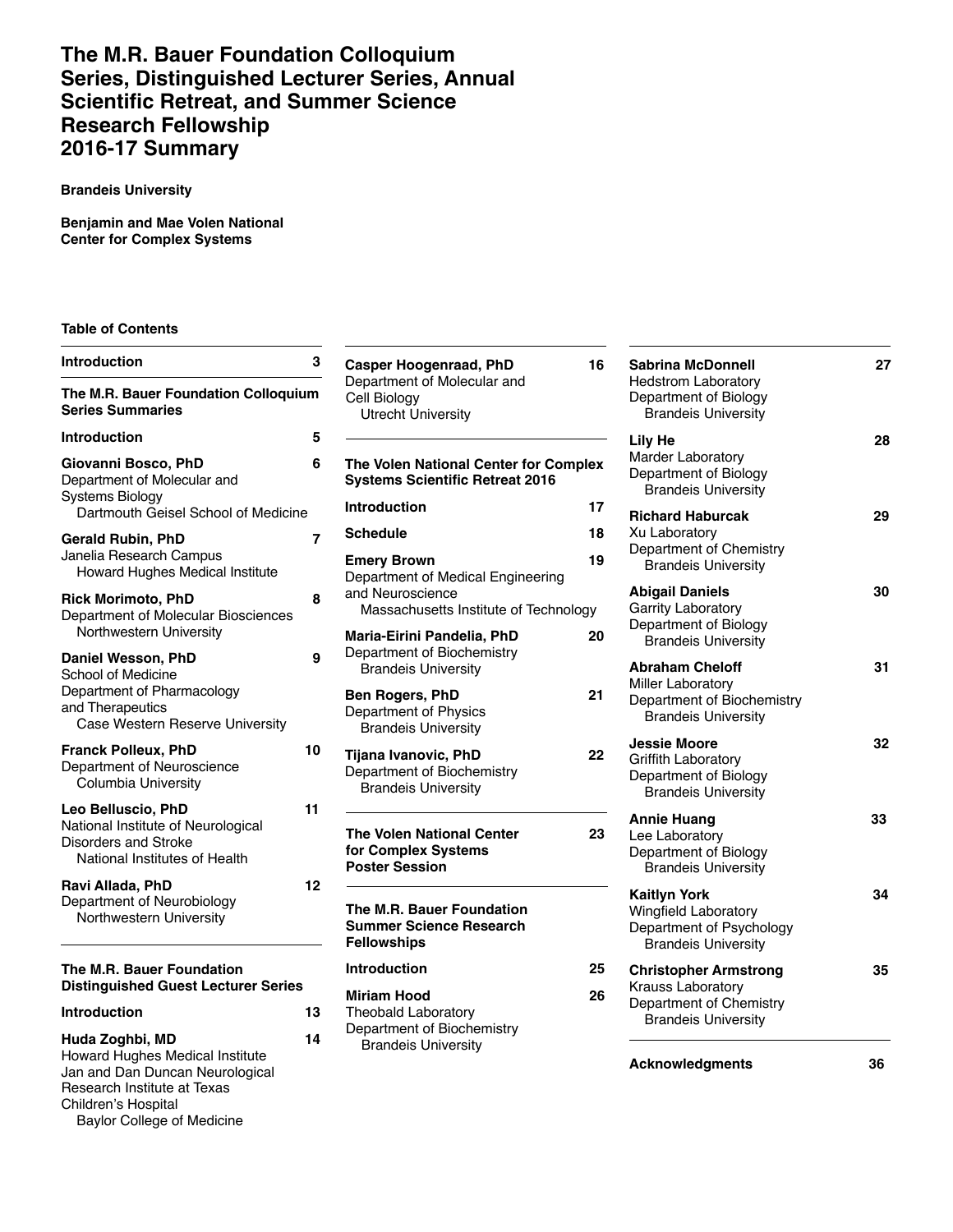## **Colloquium Series, Distinguished Lecturer Series, Annual Scientific Retreat, and Summer Science Research Fellowship**

### **Introduction**

The importance of pushing the boundaries of knowledge forward is<br>ever increasing.

Science is the foundation upon which scientists and replenishing faculty, and we build knowledge and policy  $-$  a we are honored that the Foundation we build knowledge and policy  $-$  a we are honored that the Foundation complex world requires that we ask invests in the Volen Center and the complex world requires that we ask invests in the Volen Center and the good questions and resolve challenges Division of Science. The impressive good questions and resolve challenges Division of Science. The impressive with tested solutions. While the public assortment of Foundation-sponsored with tested solutions. While the public domain can be raucous, reason remains a guardrail against excess.

Science is needed now more than ever, cherished partnership and can be more influential than ever and lasting impact. and can be more influential than ever before. Science is illuminating every aspect of the world, from nanoparticles Each of us is an ambassador of and neurons, to space. Scientific science. Together, we are bringing<br>discovery still has the capacity to science to the world, changing our transcend the commonplace and the<br>mundane. We are wise to remember that research can be a source of inspiration for everyone.

Scientists are fulfilling these dual Leslie C. Griffith, MD, PhD<br>roles — ambitious investigators on the Nancy Lurie Marks Professor of roles — ambitious investigators on the Nancy Lurie Marks<br>one hand and champions of reason Neuroscience and one hand and champions of reason<br>
on the other — with aplomb and skill. 
Director, Volen National Center for on the other — with aplomb and skill. Director, Volen National We are communicating the compelling Complex Systems We are communicating the compelling features of our work and speaking to the emotional appeal of science. Our response to these new responsibilities fills me with optimism.

Proudly, Brandeis is cultivating aspiring researchers who adhere to the most rigorous standards and are capable of promoting science. They are demonstrating daring, courage, and

In these challenging times, science resilience. They, too, give me hope<br>serves as bedrock and lodestar. for the future of neuroscience and the for the future of neuroscience and the place of science in society.

The M.R. Bauer Foundation recognizes the importance of training emerging programs, detailed in this brochure,<br>benefit the Brandeis community and those with whom we work. It is a<br>cherished partnership that has ongoing

science to the world, changing our<br>respective fields, and preparing those who will inherit, and advance, our discoveries.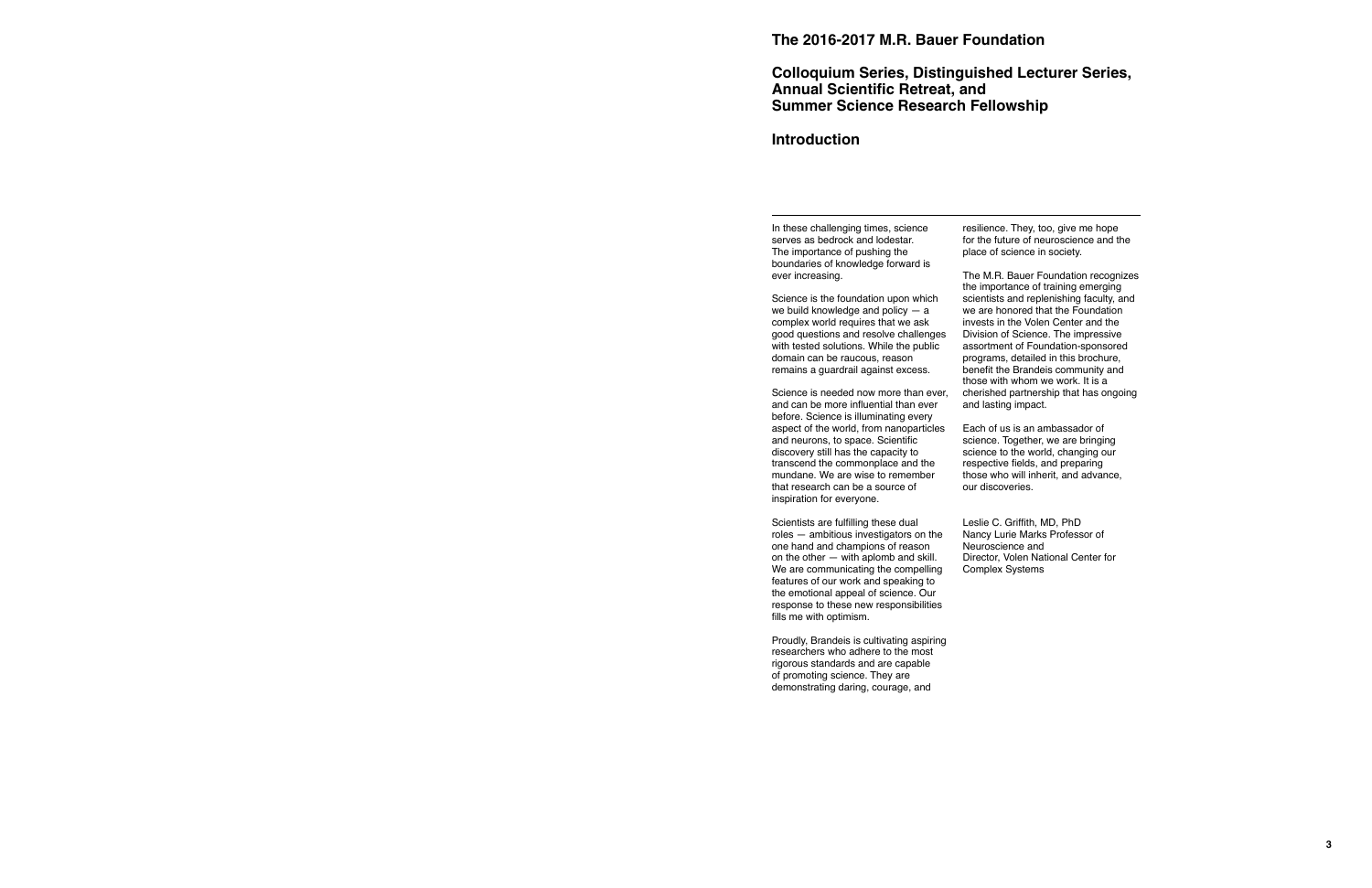## **The M.R. Bauer Foundation Colloquium Series Summaries**

## **Introduction**

The human brain comprises tens of billions of neurons that form intricate neural networks. Our ability to walk, move, learn and think, are dependent upon proper functioning of these networks (disease and dementia can result from their disruption). Proper understanding of how the networks are regulated, and how they can be disrupted in disease, are necessary in order to pave the way for new treatments that can slow, arrest, or reverse the effects of disease.

The 2016-17 M.R. Bauer Foundation Colloquium Series explored new developments in the understanding of the brain: how we learn, how we pass our knowledge onto our progeny, how we are rewarded for behaviors, and how neural compromise leads to disease. Seven distinguished scientists offered unique insights into the processes of learning and memory, reward, and the effects of stress and aging on neurons. Each speaker has presented a summary of his or her work, which is preceded by a brief introduction (in italics) explaining the presentation in a more general framework of synaptic transmission in the face of a plastic, changing brain.

**5**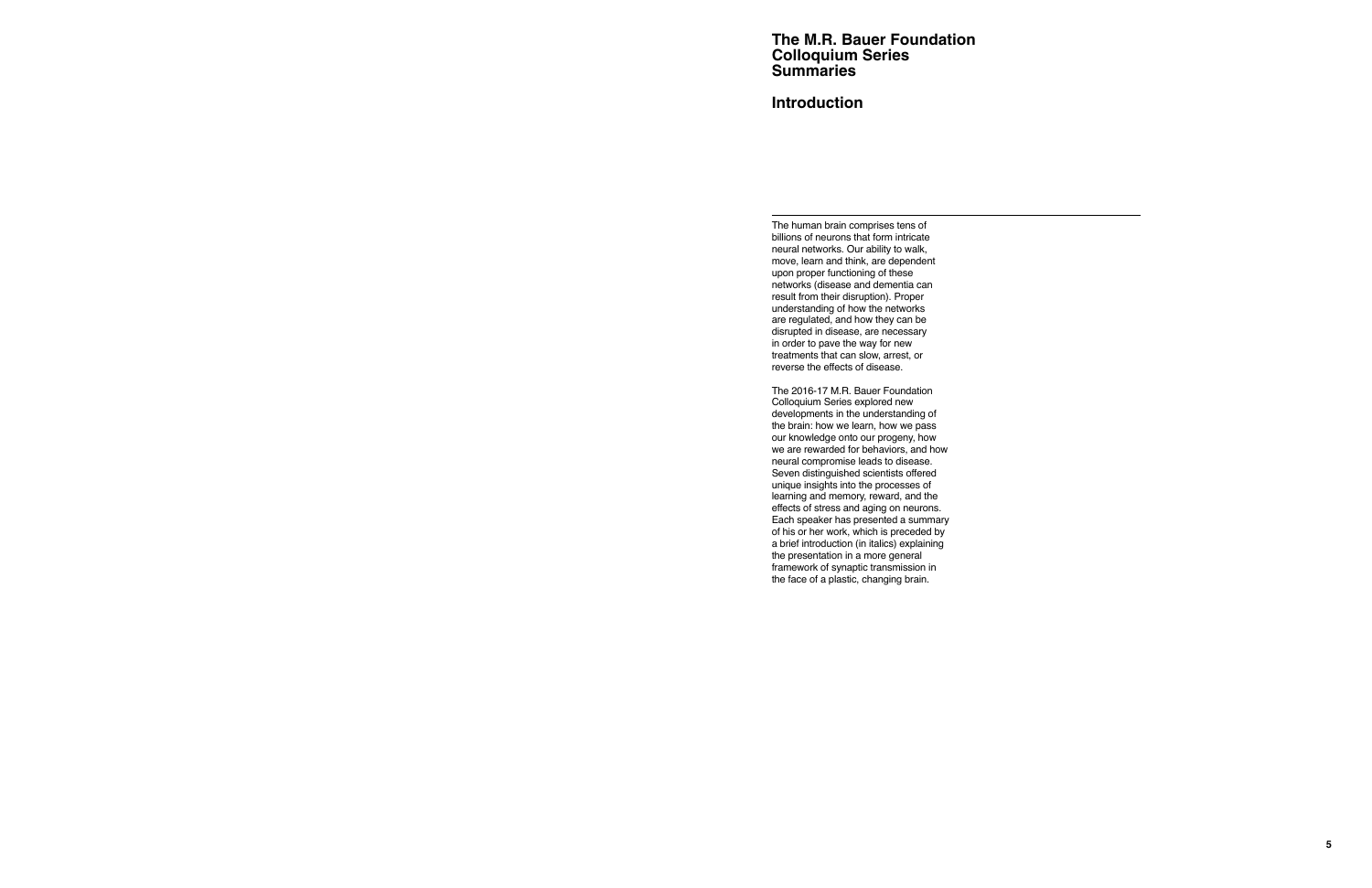#### **Giovanni Bosco, PhD**  Oscar M. Cohn Professor Department of Molecular and Systems Biology Dartmouth Geisel School of Medicine (September 13, 2016)

## **Social Learning and Trans-Generational Inheritance of Behavior in** *Drosophila***: Revisiting Darwin's "Gemmule" Hypothesis**

Survival of the fittest depends not just reprogramming of epigenetic germline<br>on strenath, but also on cunning. How information. Exposure of females on strength, but also on cunning. How information. Exposure of females<br>do smaller animals learn to recognize to predators induces epigenetic do smaller animals learn to recognize<br>and avoid predators over generations? Dr. Bosco's work focuses on the inheritance of specific behaviors that learning and inheritance of avoidance help subsequent generations to avoid learning and inheritance of avoidance help subsequent generations to avoid<br>behaviors in the fruit fly. He and his lab predation by this same predatory was have shown that fruit flies exposed to Inheritance of this behavior persists<br>a predator (a parasitic wasp) are able for five generations and acts through a predator (a parasitic wasp) are able for five generations and acts through to not only teach other flies about the a novel (and vet to be described) to not only teach other flies about the threat, but also to pass this information threat, but also to pass this information mechanism. Current work in the Bosco<br>epigenetically to future generations. Lab seeks to understand how brain epigenetically to future generations. Lab seeks to understand how brain<br>Female fruit flies exposed to a wasp exactivity changes germline information Female fruit flies exposed to a wasp activity changes germline information, show genetic changes that help future and how this information can be passe show genetic changes that help future and how this information can be passed<br>
down from one generation to the next. genetic changes are also evident in the eggs of this female. Future work in Dr. Bosco's lab will focus on exactly how this process works.

We have started a new project in which we have developed a novel paradigm for studying long-term memory in Drosophila. This project has three components to it: First, although most other Drosophila learning and memory assays use classical conditioning to elicit an associative memory, our new method uses an innate non-associative response to an ecologically-relevant stimulus (a predatory wasp). Second, flies exposed to predators engage in social interactions, whereby naive flies learn and remember as if they had seen the predator. To our knowledge, this is the first example of fly-to-fly communication about a specific environmental threat that is strictly communicated via visual cues. We wish to further develop this approach to understand the genetic basis of memory formation and maintenance. Third, we have discovered that brain activity elicited by this predator can change germline physiology and

and avoid predators over generations? reprogramming of eggs and leads to the Dr. Bosco's work focuses on the inheritance of specific behaviors that predation by this same predatory wasp.<br>Inheritance of this behavior persists down from one generation to the next.

## **Gerald Rubin, PhD**

Vice President, Howard Hughes Medical Institute, and Executive Director,Janelia Research Campus (November 8, 2016)

## **Learning and Memory in** *Drosophila*

Learning and memory can be studied at many different levels, from human behaviors, down to neurons in a dish. To understand how memories are formed at the level of cells and circuits, a model organism, like the fruit fly, can be used. In order to understand how circuits change with learning, a detailed map of the fly brain is required. Dr. Rubin discussed his work on learning and memory using the fly olfactory system. His work has shown that individual parts of a memory, or engrams, are stored in multiple subcircuits, which can be combined to guide behavior. These sub-circuits have different mechanisms for creating and changing memory. Future work, Dr. Rubin says, will examine whether this data will help in the understanding of how the brain uses memory to guide behavior.

To probe the workings of the nervous system, we will need detailed anatomical information and the ability to assay and manipulate the function of individual neuronal cells and cell types. The intellectual framework for such an approach has been articulated by several research groups over the past 10 years. But tools have been inadequate for the job. In my lecture, I discussed efforts to develop and apply some of the tools that will be required for a comprehensive analysis of the anatomy and function of the small brain of Drosophila melanogaster at the level of individual cell types and circuits using examples from our recent work on the mechanisms of learning and memory.

Experiments aimed at uncovering the mechanisms by which different forms of memory are established and maintained, and then coherently coordinated to drive behavior, are facilitated by using a model system in which the relevant cells and circuits can be identified and manipulated either individually, or in specific combinations. In my lecture, I described experiments performed in such a model system, the Drosophila olfactory circuit.

Animals use memories of past events to predict the future. In some cases, an animal is best served by making a prediction based solely on their most recent experience. In others, a series of experiences is integrated to make a probabilistic prediction, discounting an event experienced only once. How are such different strategies implemented in the brain? Our results suggest that individual components of a memory — often called engrams are simultaneously stored in distinct sub-circuits whose outputs can then be combined upon recall to affect behavior. These sub-circuits vary in their rules for writing, updating and retaining these engrams, having differences in synaptic plasticity and circuit properties.

Will these data, combined with theory and modeling, be sufficient to understand how a brain executes complex computations to achieve sophisticated behaviors? Time will tell.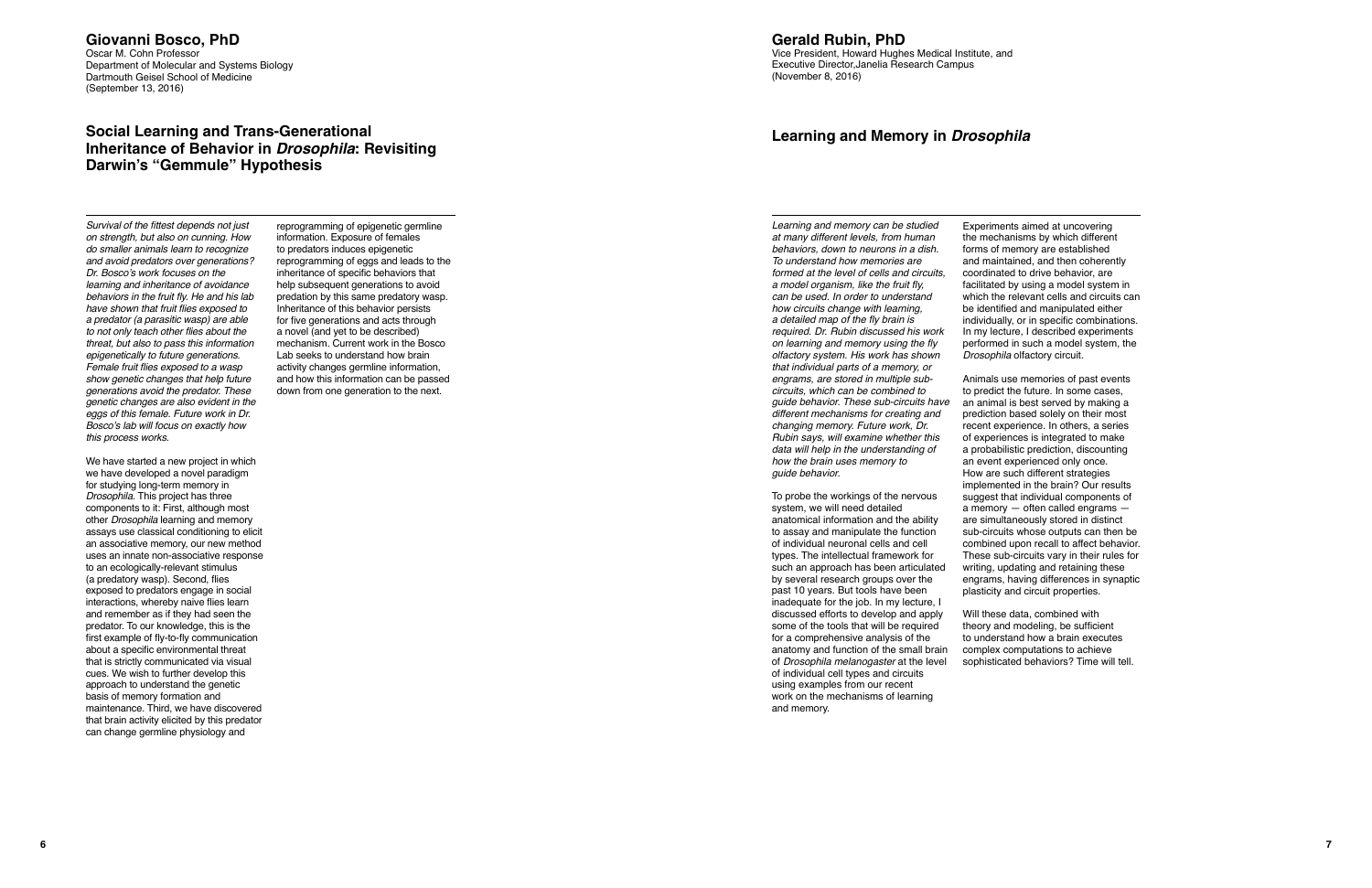#### **Rick Morimoto, PhD Professor** Department of Molecular Biosciences Northwestern University (November 29, 2016)

## **Proteostasis: Stress Responses and Chaperone Networks in Aging and Disease**

As the population ages, the incidence of age-related dementia and conditions such Alzheimer's disease is increasing. While it is understood that the buildup of damaged proteins in the brain is associated with different forms of dementia, how the damage to these proteins occurs is less clear. Dr. Morimoto and his lab are examining how aging and cell response to different stressors affect proteins. Understanding this process could help in the discovery of new treatments or ways to prevent age-related dementia.

Increased lifespan is accompanied by elevated risks for dementia, neurodegeneration and other ageassociated degenerative diseases. A common feature of aging and disease is the accumulation of damaged proteins that accumulate in aggregates and amyloid species that interfere with cellular function. The appearance of this "molecular clutter" is a consequence of inherent protein metastability and failure of the protein quality control machinery during aging and stress. In my talk, I examined how the proteostasis network (PN) of molecular chaperones, transport processes, ubiquitin-dependent proteasomes and autophagic machines is essential for proteome health and to prevent the accumulation of protein aggregates. During aging, the composition of the PN and response to heat shock and other cellular stress conditions are compromised with an abrupt transition occurring at reproductive maturity. This signal from the germline stem cells involves an epigenetic mark leading to an irreversible repression of the heat shock response. Likewise, at the organismal

level, cell non-autonomous signaling between neurons and surrounding tissues regulates the response to heat shock, and from tissues expressing mutant proteins that communicate to receiving tissues to activate the protective induction of chaperones. Organismal proteostasis therefore represents balance and coordination among multiple cell stress responses to ensure cellular and tissue health and longevity.

## **Daniel Wesson PhD**

Assistant Professor Department of Pharmacology and Therapeutics Case Western Reserve University (December 6, 2016)

## **Identifying New Brain Mechanisms for Sensory Processing and Motivating Behaviors**

How many times has the promise of a slice of piping hot pizza helped with the motivation to go to the gym? Especially since the pizza place is right next to the gym, and the delicious smell wafts over to the gym door? Dr. Wesson discussed his work on how olfactory cues can be used to motivate behaviors in the rodent. This work has shown that a particular place in the olfactory processing area of the brain, the olfactory tubercle, may encode smells differently if they predict a reward or if they are a reward. His future work will examine how the activity in this area correlates with attention and other behaviors.

A major question of wide importance is how animals engage their sensory environment to inform decisions and guide behaviors. This broad question holds implications for understanding not only the normal functioning of the nervous system, but also for elucidating manners whereby neurological disorders impact the brain. The research in our lab addresses this question by studying the neural centers in the mammalian olfactory system responsible for processing odors and for generating odor perception.

The research discussed in this talk builds upon recent discoveries by our lab that provide insights into the function of a previously underappreciated brain region, the ventral striatum's olfactory tubercle. Our work, which largely utilizes physiological methods in behaving rodents, has defined the essential principles of odor information processing in the olfactory tubercle. Additionally, we have uncovered evidence that the olfactory tubercle flexibly encodes odors

conditioned to predict rewards, goaldirected instrumental behaviors, and even rewards themselves. These results suggest a role for the olfactory tubercle in not just processing odor information, but additionally in integrating odors with a motivationally dependent and cognitively shaped behavioral response.

In this talk, I provided an overview of these initial insights and highlight ongoing projects that attempt to causally link the activity of olfactory tubercle neurons to motivated behaviors. I also defined the influence of cognitive states. specifically selective attention, on odorguided behaviors and odor coding in the olfactory tubercle. Together, the results of these investigations will provide fundamental information on the mechanisms of olfaction and motivated behaviors.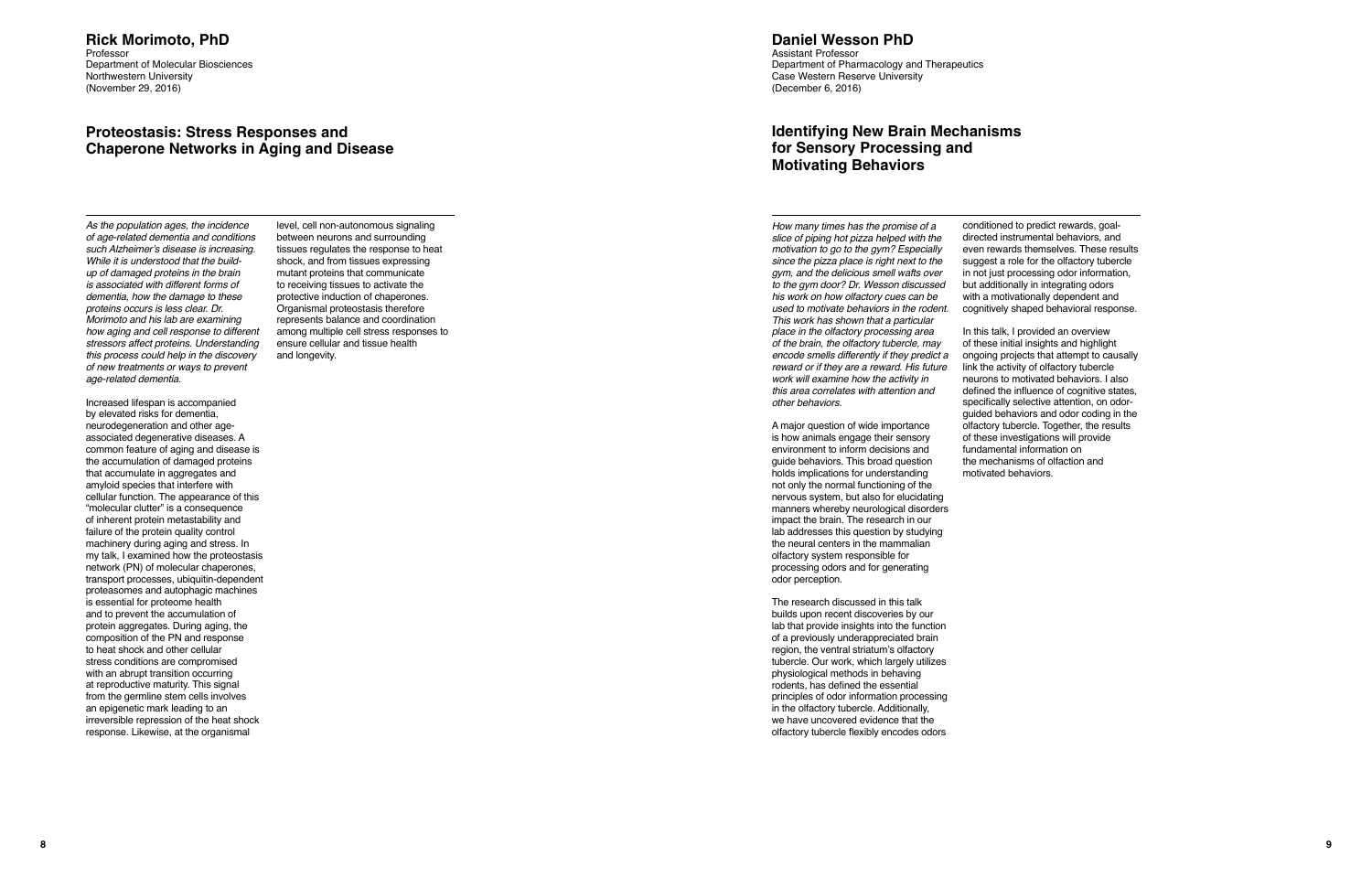#### **Franck Polleux, PhD**  Professor Department of Neuroscience Columbia University (January 24, 2017)

## **Novel Mechanisms Regulating Calcium Homeostasis in Neurons Through Control of Mitochondria Function and Mitochondria-ER Interface**

Neurons are a unique type of cell in the body. They have distinct features, the axon and dendrites that allow communication with other neurons. Dr Polleux and his lab are researching factors involved in the development of these distinct features. He discussed the protein LKB1, which he has shown is necessary for the regulation of an  $im$  portant part of neuronal growth  $$ capturing mitochondria. Mitochondria are structures that generate power for cells. He also discussed the importanc e of mitochondrial size in the axon and dendrites. Mitochondria are longer in the dendrites than in the axon, and this feature has proven to be important for how the cells communicate with other neurons.

Our laboratory is focusing on the cellular and molecular mechanisms underlying the development of the mammalian brain. Neurons are among the most highly polarized cells in our body. Neurons are truly unique cells with regard to their size and morphological complexity. They are highly compartmentalized elaborating a single long axon (transmitting information to other neurons) and multiple dendrites (that receive thousands of synaptic inputs made by the axons of other neurons). We have identified several new signaling pathways regulating the development of neuronal morphology including axonal and dendritic growth, guidance and branching. My seminar focused on recent advances from our lab in understanding the function of a specifi signaling pathway centered around kinase LKB1. LKB1 regulates terminal axon branching through regulation of a

cytoplasmic calcium presynaptically during evoked release, significantly lowering presynaptic release probability. Our results demonstrate that in axons, mitochondria size is regulated by a high level of Mffdependent fission, which plays a critical role in determining their calcium uptake capacity, thereby regulating presynaptic release properties.

novel cell biological step: the capture therefore lowered the concentration of of mitochondria at presynaptic boutons (Courchet, Lewis et al. Cell 2013). We found that during development. synapses made along the axon (called presynaptic boutons) capture a single mitochondria which seems largely dispensable for ATP production, but plays a critical role in regulating cytoplasmic calcium dynamics during neurotransmitter release (Kwon et al. PLoS Biology 2016).

I also presented preliminary evidence demonstrating the drastic difference in morphology between axonal and dendritic mitochondria in cortical pyramidal neurons. In the dendrites of these large neurons, mitochondria are long (~5-15 microns in length) and form an extended network covering >80% of the dendritic tree. In contrast, axonal mitochondria are small (~1 micron in length) and are mostly localized at presynaptic boutons covering only 5-10% of the total axonal length. This suggested that mitochondrial fission must be dominant in axons, whereas fusion must be dominant in the dendrites of the same neurons. This degree of fission/fusion compartmentalization was never explored before and we identified the mitochondrial fission factor (a Drp1 'receptor' called Mff) that regulates mitochondria size in the axon specifically. Upon knocking down Mff, axonal mitochondria become very long, as observed in dendrites, but they are still trafficked normally and captured presynaptically. We demonstrate that compared to control, these long mitochondria offered a larger volume for calcium uptake and

## **Leo Belluscio, PhD**

Senior Investigator Developmental Neural Plasticity Section National Institute of Neurological Disorders and Stroke National Institutes of Health (March 7, 2017)

## **Using the Olfactory System to Study Neurodegeneration**

Many patients with Alzheimer's disease may find that they have lost their sense of smell. This can occur very early in the course of the disease, perhaps even before problems with memory become noticeable. Dr. Belluscio has used a mouse model of Alzheimer's disease to pinpoint the molecular basis of the loss of smell. His group has shown that by blocking a particular protein, olfactory neurons are able to recover, even after extensive damage. His future research will try to determine if the same process is present in human Alzheimer's disease patients.

The regenerative ability of the mammalian olfactory system, combined with is its precisely defined anatomical maps, provides an ideal platform to study neural circuit disruption and repair.

We took advantage of this to develop an olfactory-based mouse model of Alzheimer's disease (AD) that can be regulated in vivo through drug application. Our goal was to gain insight into the early loss of olfactory function that is commonly reported in AD patients.

Using this transgenic mouse model, we reversibly expressed a humanized mutant form of the Amyloid Precursor Protein (hAPP) in olfactory sensory neurons (OSNs) and revealed clear neural apoptosis in hAPP expressing neurons at a very early age. We further determined that by turning off hAPP expression after extensive degeneration had occurred the olfactory system is still capable of recovering both in its neural structure and function. Finally, we show that the observed OSN loss is through a cell-autonomous mechanism that may mark an early cellular phase of disease. Future studies will determine if similar transduction pathways mediate the olfactory loss in AD patients.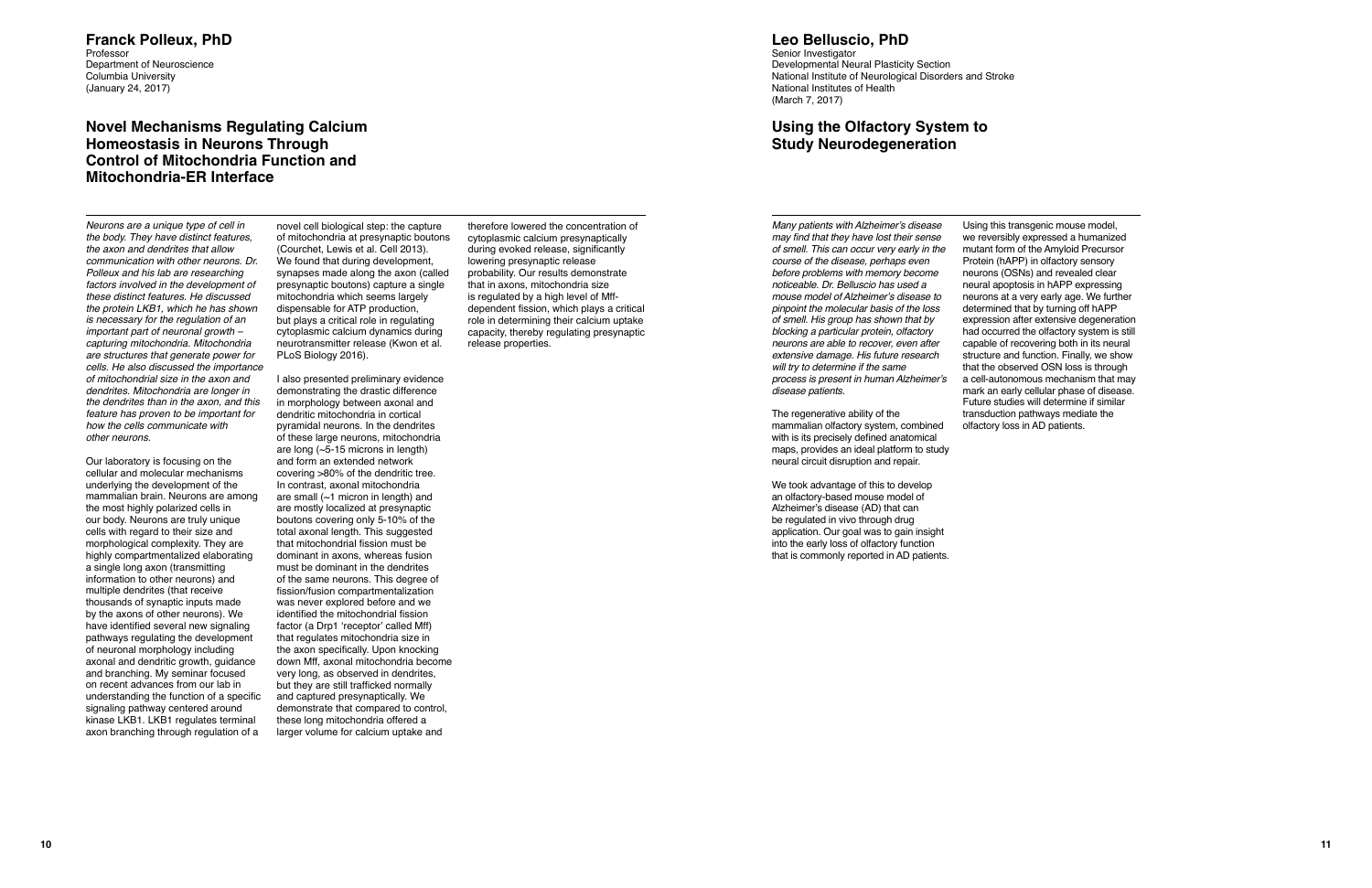## **Ravi Allada, PhD**

Edward C. Stuntz Distinguished Professor Chair, Department of Neurobiology Northwestern University (April 25, 2017)

## **Circadian Clocks: From Fruit Flies to Fly Balls**

Conditions such as Alzheimer's or Huntington's disease are associated with the accumulation of proteins that destroy certain nerve cells. The death of these neurons leads to the symptoms experienced by patients, such as movement problems in Huntington's disease. More and more evidence is suggesting that circadian clocks may be disrupted early in the disease. Circadian clocks set the daily rhythm of processes in the body. Dr. Allada and his lab have used the fruit fly as a model for Huntington's disease. Their research has determined that a protein associated with Huntington's disease (mHtt) impairs circadian rhythms before symptoms appear. Altering the circadian clocks changed the rate of neuron death, due to mHtt. Dr. Allada's future work will attempt to find the cellular pathways that link mHtt and circadian clocks.

Neurodegenerative diseases, such as Alzheimer's and Huntington's, commonly involve the accumulation and aggregation of neurotoxic proteins that impair and ultimately destroy specific neurons. Identifying processes that can slow neurodegeneration, especially before irreversible cell death, is a major challenge for the development of effective therapeutics. Accumulating evidence suggests that disrupted clocks are associated with, and even potentially alter, neurodegeneration at this early stage. To address the mechanistic relationship between circadian clocks and neurodegenerative diseases, we are using Huntington's disease (HD) as a model. HD is caused by a triplet repeat expansion resulting

in an expansion of a polyglutamine repeat in the Huntington protein (mHtt). Accumulation of mHtt results in degeneration of striatal, as well as cortical neurons, resulting in the characteristic motor and cognitive symptoms, and ultimately death. Considerable evidence from human and animal studies indicates that mHtt impairs circadian rhythms often before characteristic motor symptoms are even evident. In fact, master circadian pacemaker neurons are lost in HD patients. Yet little is known about the molecular mechanisms by which mHtt impairs circadian rhythmicity. In addition, it is unknown if circadian clocks, in turn, can modulate HD pathogenesis. To study the interplay between clocks and HD, the fruit fly Drosophila, a well-established model organism in the study of neurodegenerative disease and circadian clocks, has been employed. Both environmental and genetic perturbations of the circadian clock were shown to alter mHtt-mediated neurodegeneration, revealing that circadian clocks are not only a target of mHtt but may also be an important player in mediating mHtt-mediated pathogenesis. To identify potential genetic pathways that mediate the effect of the clock on mHtt, a novel behavioral platform has been developed for screening HD modifiers that would allow the identification of those genes that can modify pre-degenerative/functional and/ or cell death effects of mHtt. As part of this screen, several novel pathways that mediate mHtt effects on behavior have been discovered, most notably the RNA binding protein Ataxin2. In

addition, the molecular mechanisms by which novel modifiers function were explored in terms of mHtt inclusions, molecular clocks, and cell death, revealing effects on pre-degenerative neuronal dysfunction, as well as cell death. These studies exploit the advantages of the Drosophila system including the deep conservation with vertebrate models of circadian clocks and mechanisms of mHtt pathogenicity. High throughput fly genetics will be applied to reveal the elusive molecular and cellular pathways that bi-directionally link mHtt to clock disruption, a relatively understudied area of HD pathology and thus one ripe for the discovery of novel mechanisms.

**The M.R. Bauer Foundation Distinguished Guest Lecturer Series** 

## **Introduction**

Every year, the M.R. Bauer Distinguished Lecturer program brings to campus two renowned visitors who spend a full week at Brandeis. These weeklong visitors present talks to small and large groups, visit center laboratories, and engage students, postdoctoral fellows, and faculty in informational and highly interactive conversations about shared areas of research interests. This year, our esteemed lecturers were Huda Y. Zoghbi, a professor at the Baylor College of Medicine and an investigator with the Howard Hughes Medical Institute; and Casper Hoogenraad, a professor of cell biology from Utrecht University.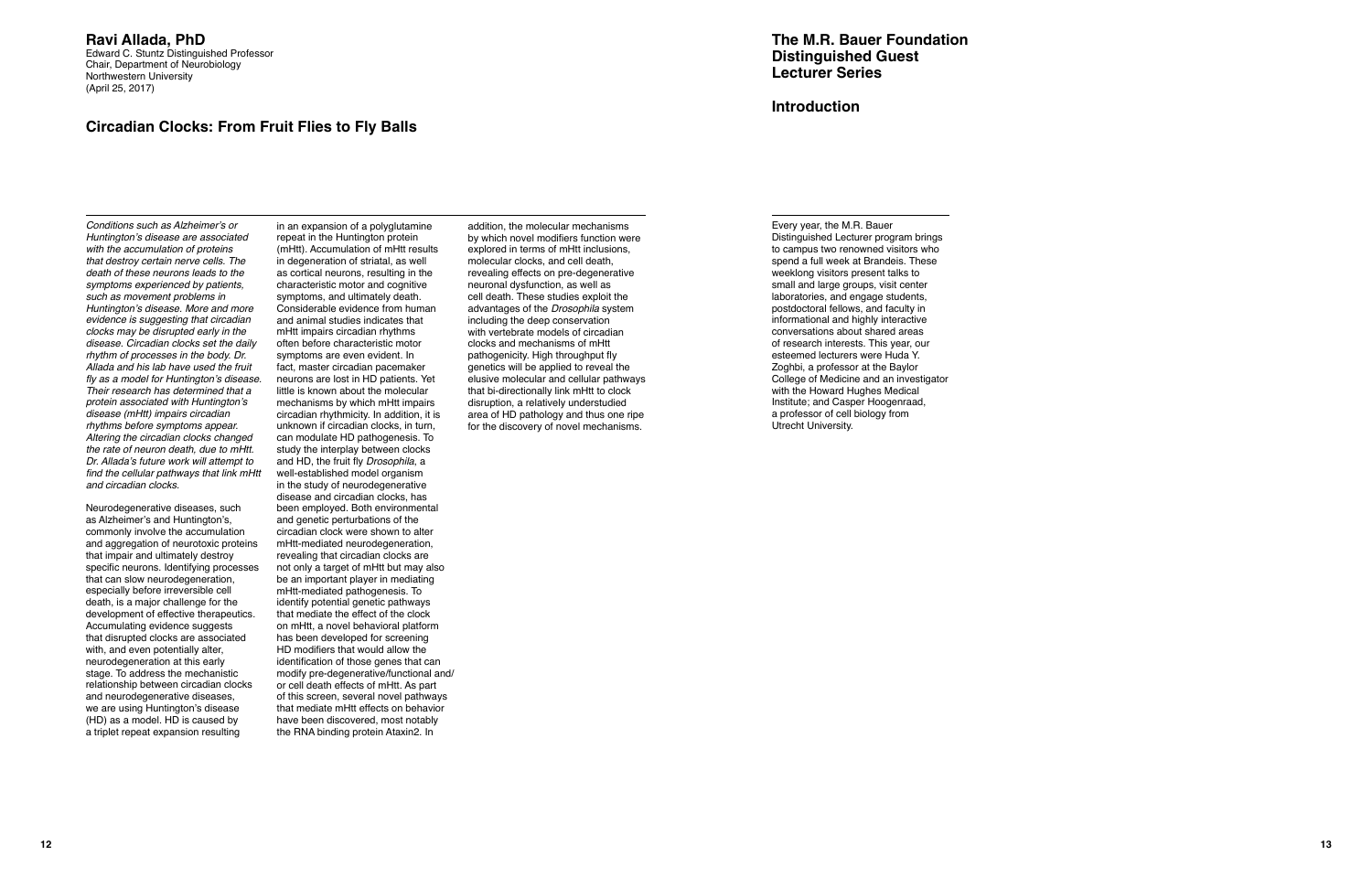#### **Huda Y. Zoghbi, MD**  Ralph D. Feigin Professor, Baylor College of Medicine Investigator, Howard Hughes Medical Institute Director, Jan and Dan Duncan Neurological Research Institute at Texas Children's Hospital (November 1, 2016)

## **Rett Syndrome: From the Clinic to Genomes, Epigenomes, and Neural Circuits**

Rett syndrome is a developmental matched those in a paper describing a MECP2 mutations and helped us really neurotransmitters and brain circuits that of the two MeCP2-coding alleles in With that, I would like to thank thos

and developed features of autism. Intertifying the gene enabled us to would be very unlikely to succeed.<br>Her symptoms and disease course make mouse models of different So we decided to study the succeed. That if you geneti

changed the course of my life. Her anarrow our search to a specific region disability syndromes in male children.<br>name was Ashley, and she had been on the X chromosome. Finally, 16 years name was Ashley, and she had been on the X chromosome. Finally, 16 years vertext we have also learned that a few<br>perfectly healthy until she was about after seeing my first Rett patient, my We have also learned that a few

disorder that becomes apparent and the condition called Rett Syndrome, begin to understand Rett syndrome are most affected in MeCP2 disorders. the duplication mice after they are in girls, early in life. Like autism, and i in girls, early in life. Like autism, and it was clear to me that I was seeing and related diseases. The variety of the We discovered that partial reductions symptomatic, all the features of the particularly Ruthi Amir, wh children with Rett syndrome appear to this syndrome in real life. A week later, phenotypes that can be caused by of GABAergic or glutamatergic disease disappear — the mice become me and kept sequencing genes until develop develop normally only to regress as I saw another girl who was diagnosed mutations in MECP2 is very broad, signaling reproduces much of the Rett normal. We have therefore collaborated she found the right one; and all the t they get older. Language and social with cerebral palsy, and I became ranging from neonatal encephalopathy syndrome phenotype, which led us to with Ionis Pharmaceuticals to develop students, fellows and collaborators who i interaction skills are lost first, followed seriously interested in research, and death within one year in male<br>by movement and other neurological because it was just heartbreaking not to infants, to classic Rett syndrome, by movement and other neurological because it was just heartbreaking not to infants, to classic Rett syndrome, to GABAergic or glutamatergic signaling production of MeCP2 protein. Antisense problems. Dr. Zoghbi discussed h problems. Dr. Zoghbi discussed her be able to offer the families any sort of simple autism or very mild learning (including synthesizing enzymes or oligonucleotides, or ASOs, are small, or work focused on the genetics behi work focused on the genetics behind treatment or hope. <br>the syndrome. An early discovery was transport on the syndrome of the syndrome of the syndrome of the syndrome<br>the syndrome. An early discovery was and to the Rett sy the syndrome. An early discovery was **very heat of the syndrome.** An early discovery was very mild mutation that preserves very mild mutation that preserves the electrophysiological behavior of the mRNA. When this happens, the identification of the MECP2 gene I soon found a number of patients most of the protein's function or very<br>mutation responsible for Rett syndrome with Rett Syndrome, and two things favorable X inactivation (i.e., the me mutation responsible for Rett syndrome with Rett Syndrome, and two things favorable X inactivation (i.e., the these neurons, which are inhibitory RNA-DNA pairing and will degrade the the Howard Hughes Medical Institute (as (as well as many other neuropsychiatric convinced me that it had to be genetic chromosome with the mutated MECP2 and excitatory, respectively, we also RNA so that no protein will be made whose support really enabled me to disorders). Dr. Zoghbi has developed in origin, despite the fact that the gene is preferentially silenced, so can realized that modulating neural circuits from this allele. Because children continue to study Rett), as well a mouse model of Rett syndrome, cases I was seeing were all sporadic. that it is mostly the "good" MeCP2 in Rett syndrome with deep-brain with MeCP2 Duplication Syndrome NIH, the Rett syndrome Research which has allowed he which has allowed her to study the First, the disease appeared to affect protein that gets expressed). Some stimulation (DBS) might be able to already have had symptoms for years by the time of diagnosis, we allowed by the brain circuits and signaling chemicals only females, which suggested the children even develop an early-onset provide an avenue for treatment. by the time of diagnosis, we allowed foundation, the Keck Foundation, and (neur (neurotransmitters) affected by the gene could be on the X chromosome. schizophrenia or bipolar disorder. To sachizophrenia or the Simon and the stat this hypothesis, we focused the duplication mice to mature into mature i mutation. This model has helped her Second, the timeline of progression see what happens when the brain gets on learning and memory, which are adults are advertised to pinpoint areas of possible treatment.  $-$  loss of lang to much MeCP2, we created mice the statement of a healthy hippocampus. The syndrome, before administering interaction first, then development that overexpress the protein at twice interaction first, then development that o Deep brain stimulation (inducing activity interaction first, then development that overexpress the protein at twice We took female Rett syndrome in a brain area) of the hippocampus of motor problems, then epilepsy or three in a brain area) of the hippocampus of motor problems, then epilepsy or three times its normal levels. These mice and, in collaboration with Dr. MeCP2. We infused the ASO directly in proves learning and memory in Rett and improves learning and memory in Rett and autonomic dysfunction — was mice developed a distinct neurological in the structure of the ventricles of the brain over a memory in Rett and autonomic dysfunction — was mice develop mice. Treatments to reduce levels of remarkably consistent, despite the phenotype that enabled us to go back hippocampus for one hour a day over a period of four weeks and succeeded the the chiparate the mormalizing the le the MECP2 protein, which are very variability in the severity of symptoms. to the clinic to look for children who had period of two weeks. Remarkably, after in normalizing the levels of MeCP2.<br>high in Rett syndrome, reduce high in Rett syndrome, reduced many But some clinicians doubted that Rett the same symptoms. It turns out that that the same symptoms of the reqion symptoms in mice. The ASO treatment also eradicated symptoms of the reqion symptoms in mice. These exciting Syndrome was actually a distinct chromosomal duplications of the region as well as wild-type mice in specific the symptoms of MeCP2 duplication advances may offer future areas clinical enti advances may offer future areas clinical entity at all. Many scientists of the chromosome containing MECP2 tests of learning and memory, such as for treated tests of learning and memory, such as for treated for treme any t for treatment in children who develop considered it a fool's errand to pursue also cause a neurodevelopmental the Morris water maze. The treated avoidance of social interaction, to their<br>this syndrome. The seizures. Even o the genetic basis of a (mostly) sporadic disability, a syndrome of cognitive, exercise the syndrome of cognitive, the syndrome of cognitive, mice also showed improvements in seizures. Even older adult mice of six disorder, disorder, so the early years were affective, and motor impairments and the changes of the state of the early years were affective, and motor impairments and the displayer of the disease features for many months of age that When I was a resident in pediatric entity discouraging. When I located in boys. We now know that MeCP2 enhanced plasticity at the physiological the disease features for many more neurology at Texas Children's Hospital a co neurology at Texas Children's Hospital a couple of families with more than Duplication Syndrome is one of the level, and also showed a restoration can be restored individual, this helped us most common X-linked intellectua in Houston, I met a patient who one affected individual, this helped us most common X-linked intellectual on the<br>
changed the course of my life. Her animals, changed the course of my life. Here animals changed the course o

perfectly healthy until she was about after seeing my first Rett patient, my We have also learned that a few procedure that has the potential to brain is highly sensitive to the levels of<br>two years old. Then she lost inter Iab identified the responsible gene thousand genes are affected by improve life for Rett children, but much MeCP2 protein. I call it the "Goldilocks" as methyl cytosine-binding protein 2 changes in MeCP2 function. Many and socializing, stopped greeting her father as methyl cytosine-binding protein 2 changes in MeCP2 function. Many more testing needs to be done. principle. You have to have it just right, when he came home from work, and (MECP when he came home from work, and (*MECP2*). This gene was discovered in of the ~2500 genes that we've and in the same patients of the section of the we've and I am sure there are some patients seemed to forget the words sh seemed to forget the words she had the early '90s by Adrian Bird, who found identified are also associated with Our most exciting prospect for<br>just been happily babbling only weeks that it is involved in control of gene au just been happily babbling only weeks that it is involved in control of gene autism and other neuropsychiatric treatment is in the context of MeCP2 percent of the protein, and they might before. Instead, she just sat and w before. Instead, she just sat and wrung expression. Our discovery opened disorders. With so many genes affected duplication syndrome. Here the present with partial symptoms. I hope here the present with partial symptoms. I her hands incessantly. She had a hard up the field of studying epigenetics simultaneously, any gene-based problem is that there is twice as much time walking, alternated between in neurodevelopment. the totarget one to giv time walking, alternated between in neurodevelopment. the treatment, or efforts to target one one one one of MeCP2 protein in the brain as there back to the patients and their families holding her breath and hyperventilati holding her breath and hyperventilating, bolding her district at the gene enabled us to specific pathway pharmacologically should be and we need to reduce and developed features of autism. Indentifying the gene enabled us

that if you genetically delete one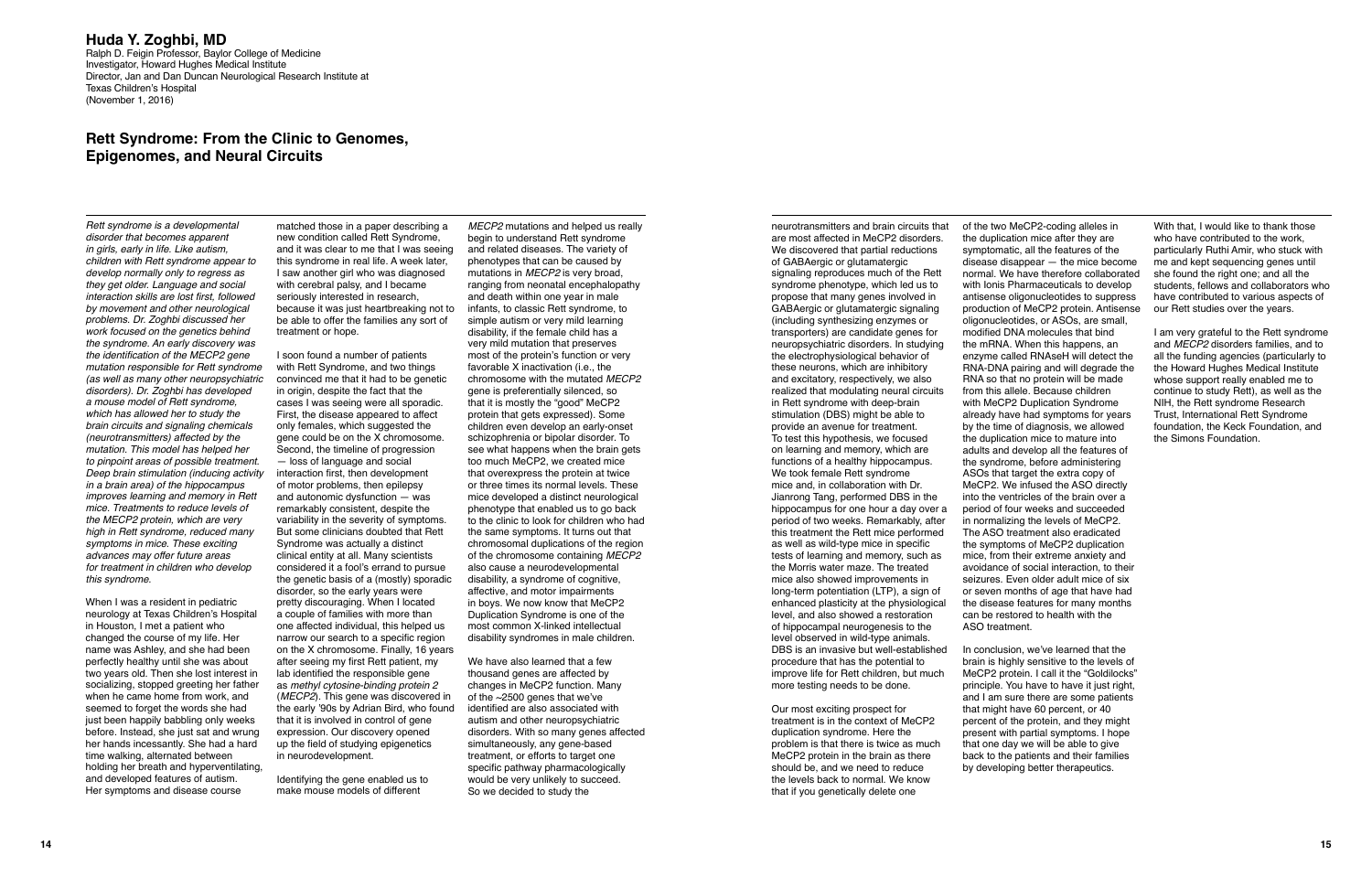#### **Casper Hoogenraad, PhD**  Professor

Department of Molecular and Cell Biology Utrecht University (March 28, 2017)

## **Cytoskeleton-Based Mechanisms Underlying the Biology and Diseases of the Nervous System**

send and receive messages from other and that this specific microtubule neurons) depend on microtubules. organization is essential to direct neurons) depend on microtubules. organization is essential to direct<br>Dr. Hoogenraad discussed his work openized cargo transport. In addition. examining the protein TRIM46. He alterations in microtubule organization<br>and his lab have determined that and cargo trafficking have been this protein is essential for proper described in many neurodegenerative<br>microtubule formation, which, in turn. diseases. Thus, while the importance and transport of messages. These controlled, is largely unknown. We found that KBP regulates kinesin<br>abnormalities in development abnormalities in development abnormalities in development<br>In the first part of the talk, I discussed activity by interacting with the motor<br>In the first part of the talk, I discussed domains of a specific subset of kines

The formation of complex nervous organization and dynamics during cells undergo major developmental microtubule bundles in the proximal changes as they migrate, develop axon initiates neuronal polarity. We proteins, such as kinesin and dynein, recognize the intrinsic asymmetry of the microtubule lattice and drive cargo

must migrate and form connections. plus-end, or minus-end. In various and axon specification in vitro and<br>The correct formation of neural circuits model systems, it has been shown that in vivo. Our data support a model in The correct formation of neural circuits model systems, it has been shown that depends on multiple factors working the microtubule arrays (within axon depends on multiple factors working the microtubule arrays (within axon which TRIM46 defines a unique axonal<br>together. The movement of axons and and dendrites) are highly organized, cytoskeletal compartment for regulating and dendrites) are highly organized, cytoskeletal compartment for regulating with respect to their intrinsic polarity, microtubule organization during the dendrites (the parts of the neuron that with respect to their intrinsic polarity, microtubule organization during the send and receive messages from other and that this specific microtubule early stages of neuronal develop Dr. Hoogenraad discussed his work polarized cargo transport. In addition, In the second part of the talk, I examining the protein TRIM46. He alterations in microtubule organization discussed a new regulatory mechanism and his lab have determined that and cargo trafficking have been for microtubule-based cargo transport.<br>
this protein is essential for proper described in many neurodegenerative Previous studies showed homozygous diseases. Thus, while the importance nonsense mutations in kinesin-binding<br>of the microtubule cytoskeleton for protein (KBP)/KIAA1279 cause the is essential for normal neural circuit of the microtubule cytoskeleton for protein (KBP)/KIAA1279 cause the microtubule cytoskeleton for protein (KBP)/KIAA1279 cause the microtubule cytoskeleton for protein (KBP)/KIAA1279 formation. Dr. Hoogenraad also proper intracellular trafficking and neurological disorder Goldberg-<br>discussed the association of another cargo sorting is unambiguous, how the Shorintzen syndrome (GOSHS), which discussed the association of another cargo sorting is unambiguous, how the mutation affecting the protein KBP microtubule in axon and dendrites are mutation affecting the protein KBP microtubule in axon and dendrites are is characterized by intellectual disability,<br>and alterations in the microtubule organized, and how cargo trafficking is microcephaly and axonal neuro and alterations in the microtubule organized, and how cargo trafficking is and transport of messages. These controlled, is largely unknown.

processes that control microtubule microtubule cytoskeleton. The KBP-<br>organization and dynamics during interacting kinesins include cargosystems requires cytoskeleton-based the different stages of neuronal transporting motors such as kinesin-3/<br>processes that coordinate proliferation development. Our recent work KIF1A. We found that KBP inhibits processes that coordinate proliferation development. Our recent work KIF1A. We found that KBP inhibits<br>and differentiation of neurons. Neuronal indicates that the formation of parallel KIF1A-mediated synaptic vesicle and differentiation of neurons. Neuronal indicates that the formation of parallel KIF1A-mediated synaptic vesicle<br>cells undergo major developmental microtubule bundles in the proximal transport in cultured hippocampal changes as they migrate, develop axon initiates neuronal polarity. We meurons and C. elegans PVD sensory<br>axons and dendrites, and establish found that the tripartite motif (TRIM) neurons. In contrast, depletion of KBP axons and dendrites, and establish found that the tripartite motif (TRIM) neurons. In contrast, depletion of KBP<br>synaptic connections. The structural containing protein, TRIM46, plays an results in the accumulation of KIF1 synaptic connections. The structural containing protein, TRIM46, plays an results in the accumulation of KIF1A<br>organization and dynamic remodeling instructive role in the initial polarization motors and synaptic vesicles i organization and dynamic remodeling instructive role in the initial polarization motors and synaptic vesicles in the<br>of the neuronal cytoskeleton of neuronal cells. TRIM46 is specifically axonal growth cone. Our data indic of the neuronal cytoskeleton of neuronal cells. TRIM46 is specifically contribute to all these morphological localized to the newly specified axon contribute to all these morphological localized to the newly specified axon that KBP functions as a specific kinesin<br>and functional changes in neurons. and, at later stages, partly overlaps inhibitor that modulates synapti and functional changes in neurons. and, at later stages, partly overlaps inhibitor that modulates synaptic cargo<br>Along with the actin cytoskeleton, the with the axon initial segment (AIS). motility. We propose that misregu with the axon initial segment (AIS). motility. We propose that misregulation<br>TRIM46 specifically forms closely of KBP-controlled kinesin motors may assembly, organization, and remodeling TRIM46 specifically forms closely of KBP-controlled kinesin motors m<br>of the microtubule cytoskeleton are spaced parallel microtubule bundles. represent the underlying molecular of the microtubule cytoskeleton are spaced parallel microtubule bundles, represent the underlying molecular<br>essential to successfully complete oriented with their plus-end out. Without mechanism that contributes to the essential to successfully complete oriented with their plus-end out. Without all the different stages of neuronal TRIM46, all neurites have a dendriteall the different stages of neuronal TRIM46, all neurites have a dendrite-<br>development. Microtubule-based motor like mixed microtubule organization GOSHS patients. like mixed microtubule organization<br>resulting in Tau missorting and altered cargo trafficking. By forming uniform<br>microtubule bundles in the axon.

During brain development, neurons transport to either the microtubule TRIM46 is required for neuronal polarity<br>must migrate and form connections. plus-end, or minus-end. In various and axon specification in vitro and

may be the basis of certain In the first part of the talk, I discussed domains of a specific subset of kinesins<br>
neurological disorders. our efforts to identify the molecular to prevent their association with the to prevent their association with the

## **The Volen National Center for Complex Systems Scientific Retreat 2016**

## **Introduction**

The Volen National Center for Complex Systems held its annual scientific retreat on October 17, 2016. The event took place at the Charles River Museum of Industry and Innovation in Waltham, Mass. This year's theme was "Dynamics of Complex Systems." Emery Brown, from the Massachusetts Institute of Technology was our keynote speaker and he wrapped up the day with his seminar about the effects of anesthesia on the unconscious brain. In addition to Dr. Brown, we invited four new Brandeis assistant professors to discuss their work in complex systems. (Unfortunately, Amy Lee had to cancel due to illness.)

Holding the retreat off campus encourages the faculty, students and postdoctoral fellows who attend to interact in new ways. Being removed from familiar surroundings fosters connections and communication that lead to interdisciplinary and innovative collaborations that are much less likely to occur in the daily confines of the lab.

As the summaries on the following pages make clear, the 2016 retreat offered a view at the amazing research being pursued at Brandeis. Each project brings a better understanding of the complex systems around us.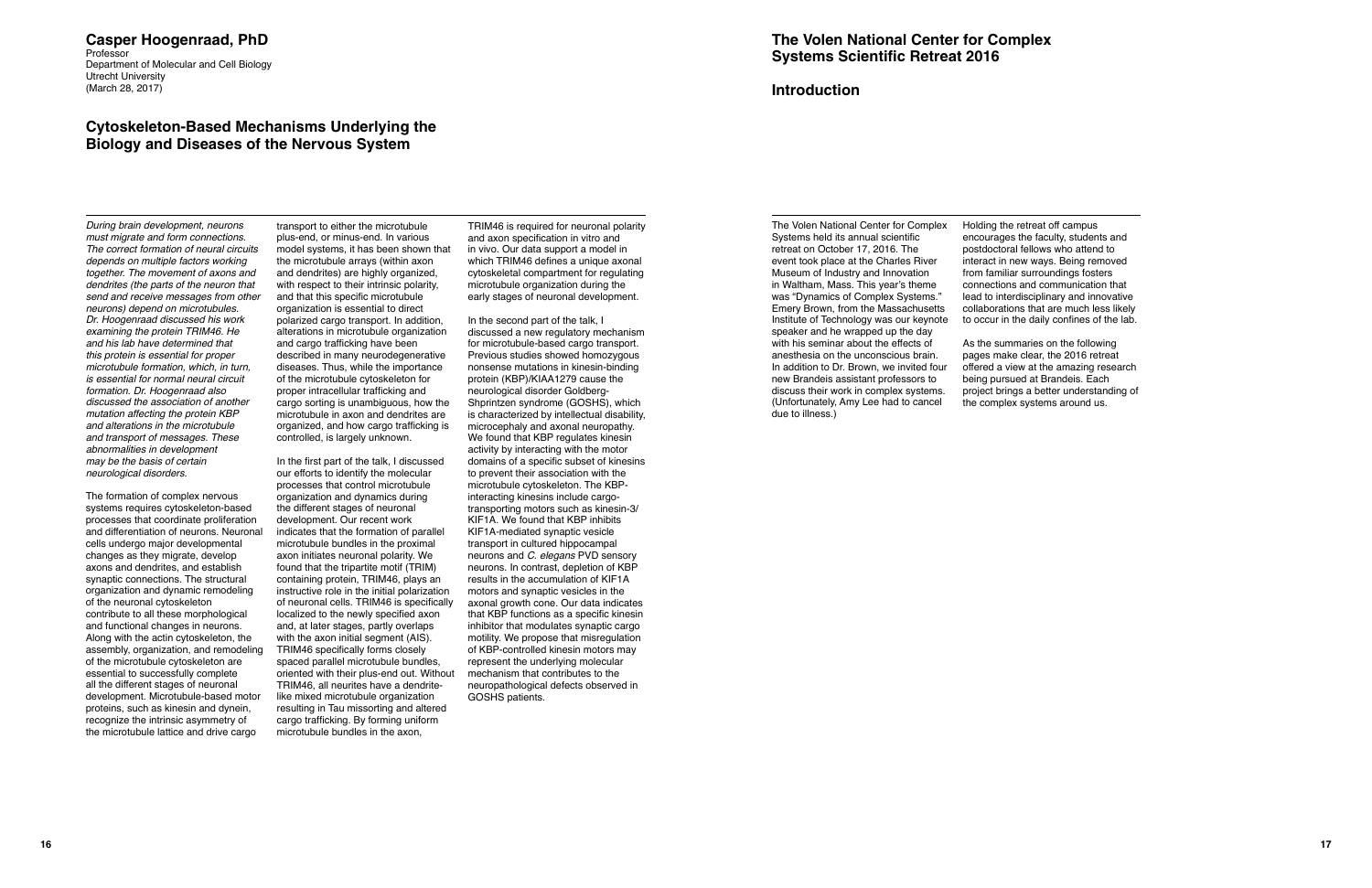**8:30 a.m. 1:30 p.m.**  Arrival and Check-in Keynote Speaker

## **The Volen National Center for Complex Systems Scientific Retreat**

**Schedule** 

Emery Brown, MIT **9:00 a.m.** "The Dynamics of the Unconscious Brain Under General Anesthesia"

## **October 17, 2016**

"Digging Up Nature's Mechanisms: Surprises by Enzymes With **2:30 p.m.**  Novel Metallocofactors" Break

**10:00 a.m.**<br>Ben Rogers, Brandeis <sup>2:45</sup> p.m.<br>"Using DNA to Program Pathways in "Influenza Membrane Fusion: Insights" From Single Virions Into Potential"<br>From Single Virions Into Potential **11:00 a.m.** Avenues for Viral Evolvability"

Poster Session **3:45 p.m. (Cancelled) 12:30 p.m. Amy S. Y. Lee, Brandeis**<br>
"EIF3-Directed Translation Regulation EIF3-Directed Manufacturer regulation Lunch<br>During Cell Growth and Differentiation"

> **4:45 p.m.**  Departure

**Emery Brown** 

Department of Medical Engineering and Neuroscience Massachusetts Institute of Technology (October 17, 2016)

## **The Dynamics of the Unconscious Brain Under General Anesthesia**

The experience of being under anesthesia is a strange one. How do these medications block consciousness, pain and movement, leaving us unable to recall what has been happening around us? Dr. Emory Brown discussed his work measuring brain activity in patients under general anesthesia. He has found that the altered states of consciousness are associated with oscillations, or regular bursts of brain activity. These oscillations make it more difficult for brain areas to communicate with one another. Dr. Brown also discussed results showing that the response to anesthesia changes with the type of medication used and among different age groups.

General anesthesia is a man-made, drug-induced process that has enabled the safe and human provision of invasive diagnostic and surgical care for 170 years. During the last 10 years, our laboratory has helped define the neurophysiological mechanisms through which anesthetics induce altered arousal states. We discuss the implications of these new insights for creating translational opportunities in anesthesiology, in other fields of clinical neuroscience, and for gaining a new, fundamental understanding of how the brain's arousal systems work.

General anesthesia is comprised of five behavioral states: unconsciousness, amnesia (loss of memory), analgesia (loss of pain sensation), akinesia (immobility), and hemodynamic stability with control of the stress response. Our work shows that a primary mechanism through which anesthetics create these

altered states of arousal is by initiating and maintaining highly structured oscillations. These oscillations impair communication among brain regions. We illustrate this effect by presenting findings from our human studies of general anesthesia using high-density EEG recordings and intracranial recordings. These studies have allowed us to give a detailed characterization of the neurophysiology of loss and recovery of consciousness due to propofol. We show how these dynamics change systematically with different anesthetic classes and with age. We present a neuro-metabolic model of burst suppression, the profound state of brain inactivation seen in deep states of general anesthesia. We use our characterization of burst suppression, to implement a closed-loop anesthesia delivery system for control of a medically induced coma. Finally, we demonstrate that the state of general anesthesia can be rapidly reversed, by activating specific brain circuits. The success of our research has depended critically on tight coupling of experiments, signal processing research and mathematical modeling.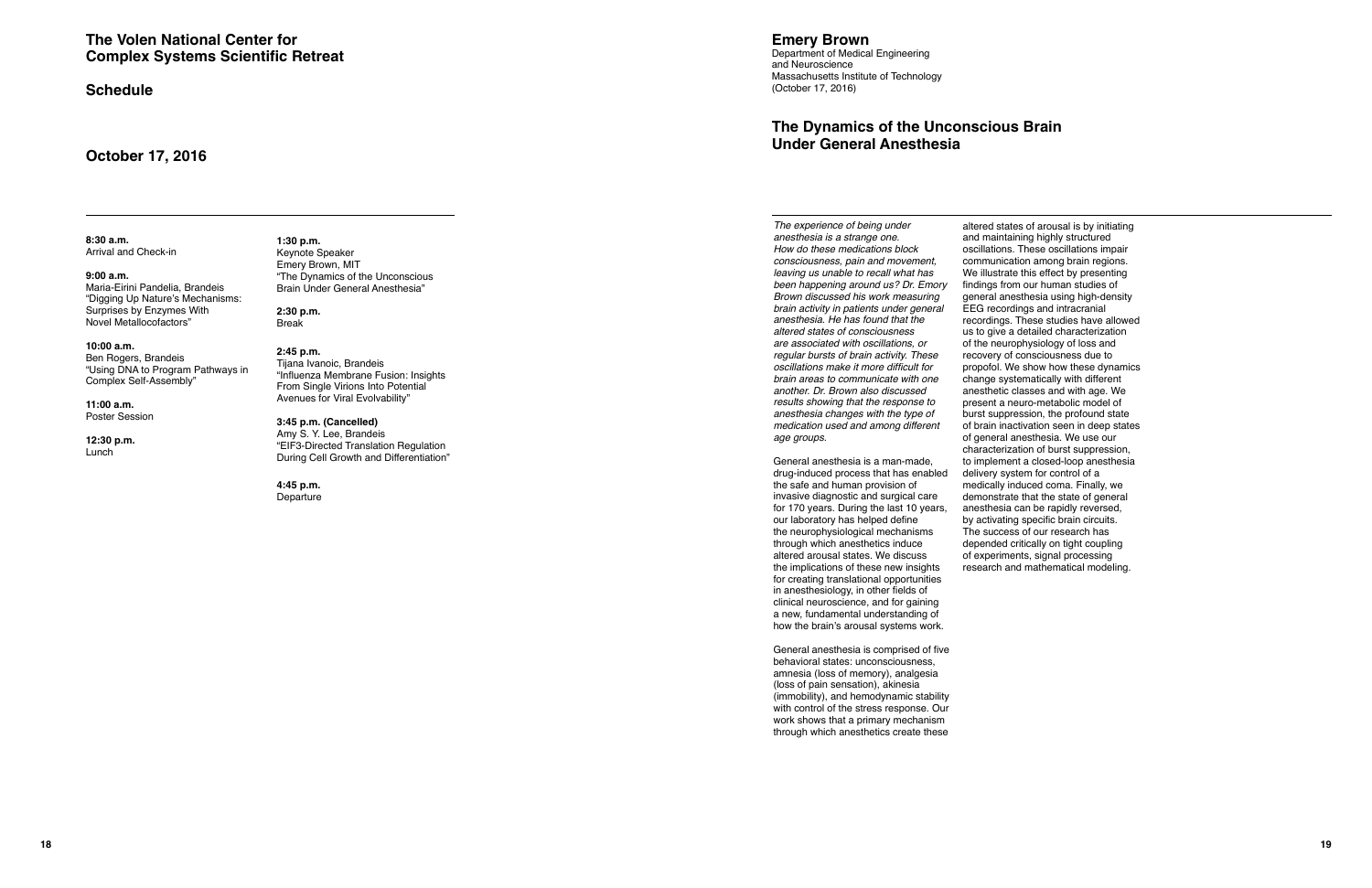## **Maria-Eirini Pandelia, PhD**

Department of Biochemistry Brandeis University (October 17, 2016)

## **Digging Up Nature's Mechanisms: Surprises by Enzymes With Novel Metallocofactors**

Metals are essential for life, from viruses to the cells of the human body. Metals such as iron and magnesium are needed for proper cell function. Because of the indispensable role they play, it is important to understand how they function in cells. Dr. Pandelia discussed her recent work examining the role of metals in different cellular processes. For example, her work has determined that iron and sulfur are essential for the formation of lipoyl cofactor, which is needed for metabolism. She also discussed the hepatitis B virus, which contains an unknown metal that is responsible for the growth of cancer in the liver associated with the virus. Her work highlights the multiple roles metals can play in cell biology.

My presentation was segregated into two parts, regarding the role of complex metallocofactors involved in enzyme catalysis and function.

The first part of the talk was dedicated to the enzyme Lipoyl Synthase (LipA). LipA catalyzes the last step in the formation of the lipoyl cofactor, which is critical to aerobic metabolism in various 2-oxoacid dehydrogenase complexes. LipA employs two [4Fe-4S] clusters to successively insert two sulfur atoms at the unactivated C6 and C8 positions of a protein-bound octanoyl group. In this reaction, LipA uses one of its [4Fe-4S] clusters and AdoMet to produce the 5′-deoxyadenosyl radical, which abstracts a hydrogen atom from substrate before each sulfur insertion. The role of the second [4Fe-4S] cluster was unknown. We have employed kinetic and

spectroscopic analysis to investigate the structure and mechanism of LipA. Our results showed that LipA adopts a "cannibalistic" mechanism, whereby it sacrifices the second [4Fe-4S] cluster to provide sulfur for the formation of the lipoyl cofactor substrate, thus limiting the enzyme to one turnover in vitro.

The second part of the talk was about a small viral protein, designated protein X, which is an oncogenic factor in chronic infections affected by the Hepatitis B virus (HBV). Protein X is the smallest gene product of HBV and the main etiological agent of virusmediated liver oncogenesis. Although there are innumerable reported functions and protein binding partners, the molecular mechanisms by which protein X promotes tumorigenesis are still unclear. Despite the multi-decade studies, hardly any biochemical or structural information is known, which has been the major obstacle for linking its structure and activity to the cascade of cellular processes it modulates. We have shown that HBx harbors a novel, previously unrecognized metallocofactor, thus opening the avenues for its characterization. Our findings are consistent with the metallocofactor being not solely a structural element, but having an active redox and structural role in the biological activity of protein X.

**Ben Rogers, PhD**  Department of Physics Brandeis University (October 17, 2016)

## **Using DNA to Program Pathways in Complex Self-Assembly**

What if a battery could stay charged for decades? What if medications could be delivered directly to diseased cells without harming healthy ones? Nanomaterials research is bringing these possibilities closer to reality. A nanomaterial has an internal structure similar to the same material on a larger scale, but has been genetically modified to exhibit different characteristics. Dr. Rogers discussed his work using modified DNA strands to design an altered self-assembly pathway for colloids (a non-crystallizing substance such as a gel). His work highlights how this altered DNA can lead to different behaviors and assembly phases as the colloid structure builds itself. This research could be useful for the nanotechnology goal of creating devices that can respond or change structure on demand.

DNA is not just the stuff of our genetic code; it is also a means to build complex materials. Grafting DNA onto colloidal nano- and microparticles can, in principle, 'program' them with information that tells them exactly how to self-assemble. Recent advances in our understanding of how this information is compiled into specific interparticle attractions have enabled the assembly of crystal phases not found in ordinary colloids, and could be extended to the assembly of prescribed, nonperiodic structures. However, structure is just one piece of a more complicated story; in actuality, self-assembly describes a phase transition between a disordered state and an ordered state, or a pathway on a phase diagram. In this talk, I

presented experiments showing that the information stored in DNA sequences can be used to design the entire self-assembly pathway, and not just its endpoint. Using grafted DNA strands to induce specific attractions between particles, and free DNA strands that compete to bind with the grafted ones, I showed that it is possible to create colloids with exotic phase behavior, such as arbitrarily wide gas-solid coexistence, re-entrant melting, and even reversible transitions between different solid phases. Going forward, this work could prove especially useful in nanomaterials research, where a central goal is to manufacture functional devices that can respond or reconfigure on demand.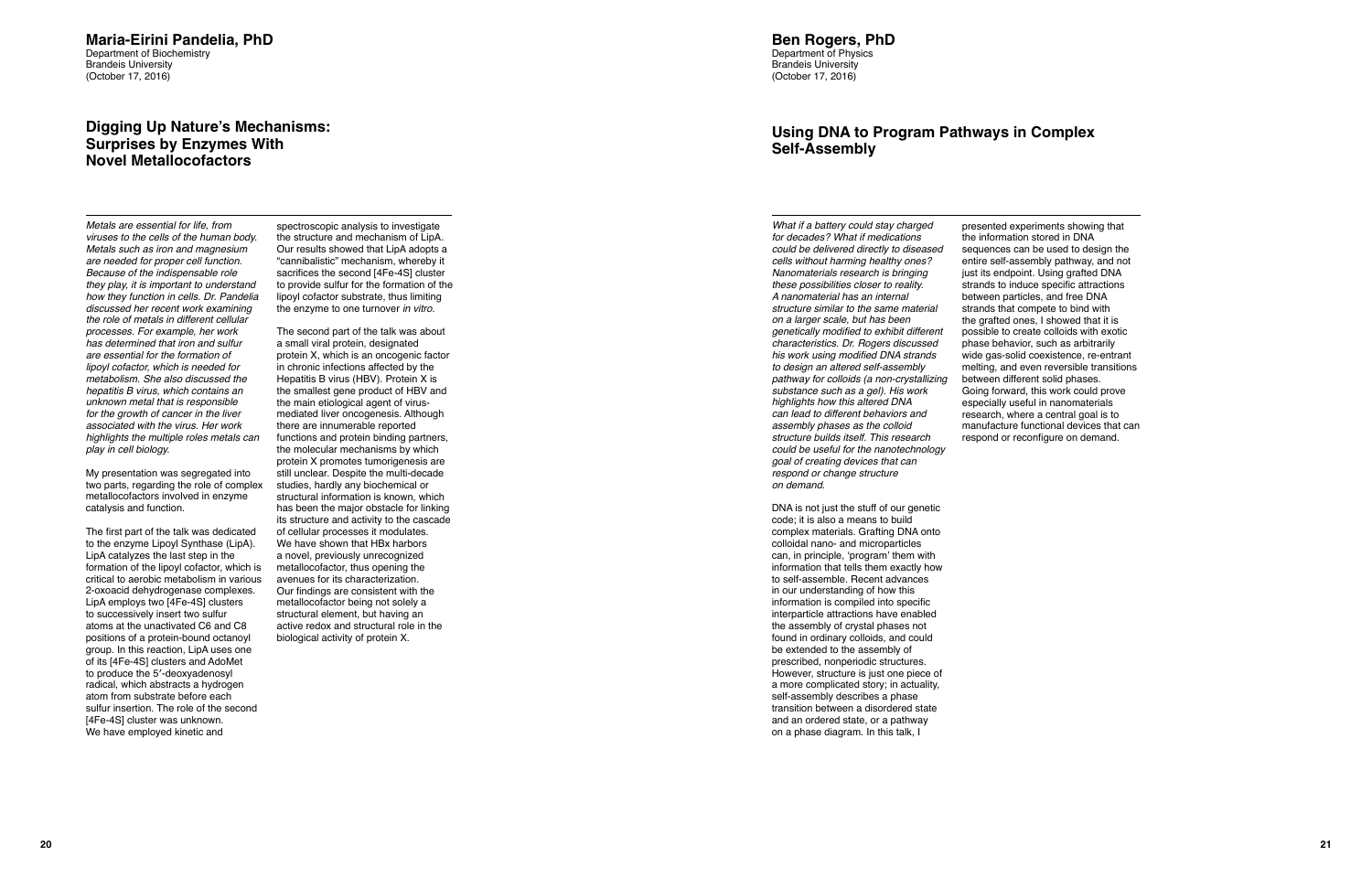#### **Tijana Ivanovic, PhD**  Department of Biochemistry Brandeis University (October 17, 2016)

## **Infuenza Membrane Fusion: Insights From Single Virions Into Potential Avenues for Viral Evolvability**

Influenza has always been a major health issue, but one that the general population does not consider overly dangerous. However, a major epidemi of influenza occurs roughly every 30 years. In 1918, the epidemic killed around 50 million people worldwide. In more recent times, the bird flu has led serious outbreaks. But how does the flu make the jump from birds to humans? It is not the stuff of horror movies, but of genetics. Dr. Ivanovic discussed her work with an advanced microscopic technique, which allows her to image how influenza mutates and enters cells. This type of imaging can help to determine how the virus evolves and how influenza adapts to different species.

Influenza virus is well known for its ability to cause recurrent pandemics an presents an imminent threat to humanity. Pandemics occur every 30 years, on average, when a new influenza subtyp mutates to infect humans from its natu avian reservoir, adapts to airborne transmission among humans, and spreads globally. Influenza outbreaks differ in severity; the deadliest one known to history is the 1918 influenza pandemic that caused about 50,000,000 deaths.

The influenza cell-entry protein, hemagglutinin (HA) is a key determinant of influenza pandemic adaptation. (H in the subtype nomenclature is based on the antigenic properties of HA.) To ada pt to human infections, influenza changes HA receptor-binding preference from avian to human receptors. To adapt to airborne transmission, it produces more stable HA. Systemic infection characteristic of highly pathogenic viruses has been linked to the extent of HA activation by proteases. However,

effects of molecular changes in adapted functions are multifaceted and often antagonistic, so that adaptation involves a balance between the functions that is appropriate for a particular set of selective pressures. To obtain a complete picture of adaptive molecular events, my integrated functional analysis enables separate measurements of different cell-entry functions, as well as measurements of their combined functional output.

In my talk, I summarized my recent work, which uses an advanced microscopy technique to enable unprecedented level of detail in the underlying molecular events leading to productive cell entry by influenza. I used total internal reflection fluorescence (TIRF) microscopy to image (in real time) a series of cell entry steps for hundreds of influenza virions at the resolution of individual virions. For these experiments, I created a panel of e carefully chosen point mutants deriving from the known crystal structures of HA and the observed differences in cell-entry properties between two highly similar influenza strains. I further developed stochastic computer simulations to aid the interpretation of the single-virion experiment data. Combined, these analyses and their extensions to comparisons between more distant influenza strains, have set the stage for the goal of defining the molecular constraints on HA evolvability during cross-species adaptation.

The Volen Retreat offers the opportunity for all Volen-affiliated faculty, postdoctoral fellows, and graduate and undergraduate students to present a poster detailing their research. This is an opportunity for other members of the community to engage with their fellow scientists and exchange ideas. The face-to-face format of a poster session allows for direct and detailed discussion of data and techniques. This year, 19 postdoctoral fellows and students presented posters, as listed below.

| <b>Presenter</b>                             | <b>Poster Title</b>                              |
|----------------------------------------------|--------------------------------------------------|
| <b>Daniel Acker</b>                          | Controlling seizures b                           |
| <b>Ramin Ali Marandi</b><br><b>Ghoddousi</b> | Delineating the active                           |
| <b>Katelyn Daman</b>                         | Elucidating the mech<br>dendritic complexity     |
| <b>Maitreya Das</b>                          | Construction and ana<br><b>Pyramidal Neurons</b> |
| <b>Steve DelSignore</b>                      | The Lowe Syndrome<br>immune activation by        |
| <b>Danielle DiTirro</b>                      | A Tubby Tale: Sensor                             |
| Nadya Greenberg                              | Motor resonance pre                              |
| Jessica Haley                                | The effects of acute                             |

by molecular manipulation of inhibitory synapse formation

**e** circuit involved in taste-associated learning and memory

anism by which the GTPase Rem2 negatively regulates

**Maitreya Das** Construction and analysis of CRISPR-mediated KO models for KCNV1 in

phosphoinositide phosphatase dOCRL restricts innate regulating endosomal traffic

ry signaling and membrane composition in C. elegans cilia

dicts dominance and behavior

changes in pH on central pattern generating circuits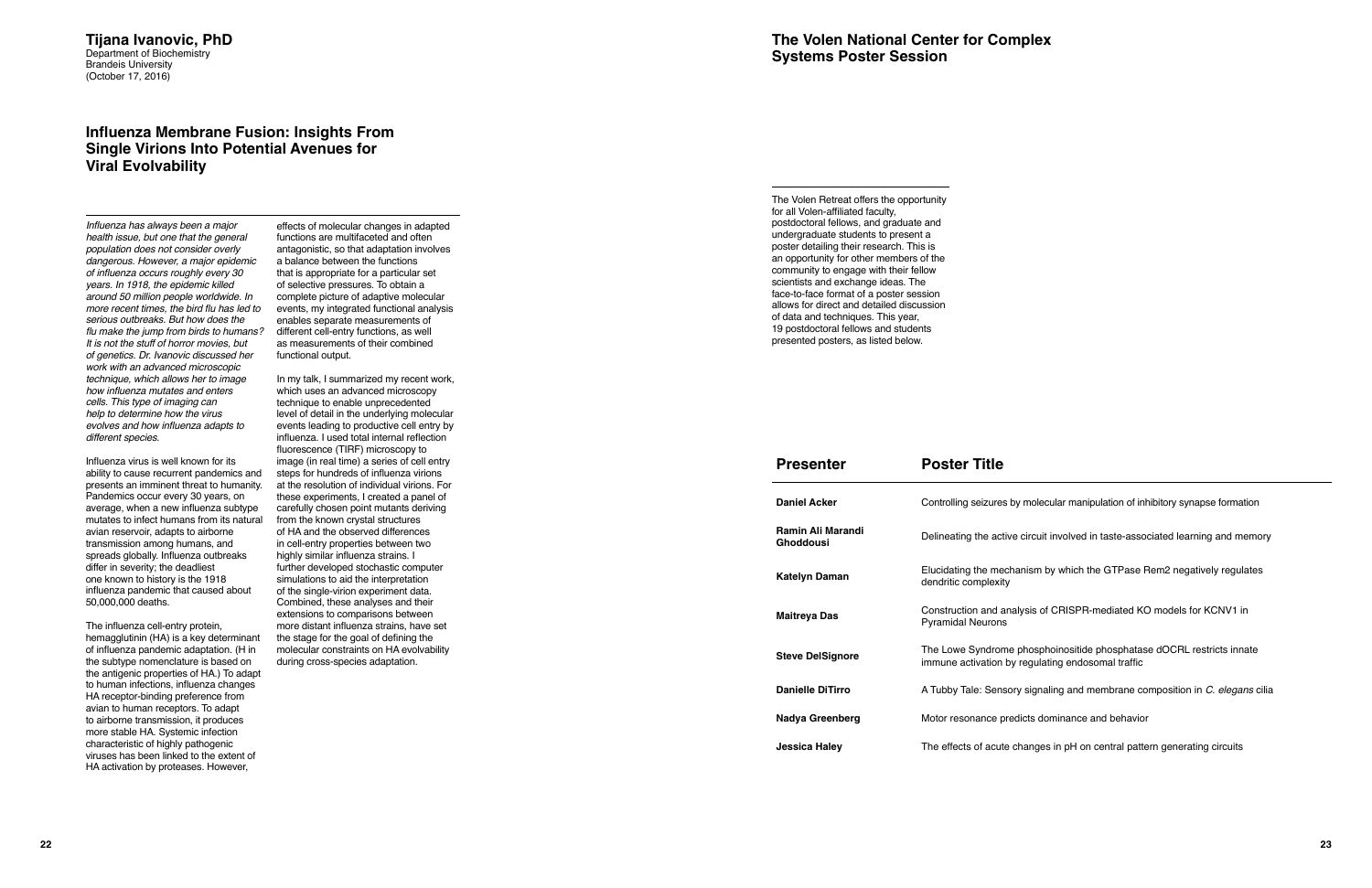| <b>Presenter</b>            | <b>Poster Title</b>                                                                                                             |                          |
|-----------------------------|---------------------------------------------------------------------------------------------------------------------------------|--------------------------|
| Anna Hartmann               | Weighting of antagonistic sensory pathways underlies behavioral response<br>valence to olfactory cues                           | ΤI<br>$\mathsf{R}$<br>Oľ |
| <b>Munzareen Khan</b>       | The GCY-29 receptor guanylyl cyclase shapes AFD-mediated thermosensory<br>signaling in C. elegans                               | e<br>at<br>fo<br>B.      |
| <b>Kang Liu</b>             | Gradation of synaptic strength by quantal addition of structural modules                                                        | u<br>$\overline{c}$      |
| <b>Jacqueline McDermott</b> | The role of Class 4 semaphorins and plexinB receptors in GABAergic<br>synapse formation                                         | 이<br>la<br>C<br>th       |
| <b>Nathaniel Miska</b>      | Independent regulation of 'feedforward' vs. 'feedback' E-I ratio following visual<br>deprivation in a canonical V1 microcircuit | ta<br>M<br>S             |
| <b>Anna Moore</b>           | Rem2 regulates distinct homeostatic mechanisms in visual circuit plasticity                                                     | F)<br>e                  |
| <b>Sarah Richards</b>       | Loss of SRGAP2A broadens tuning in primary visual cortex of the mouse                                                           | W<br>st<br>re            |
| Asuka Takeishi              | Molecular and neuronal mechanisms of feeding state-dependent thermotaxis<br>behavioral plasticity                               | cł<br>g<br>bι            |
| Alejandro Torrado Pacheco   | Bidirectional firing rate homeostasis in V1 of freely behaving rodents                                                          | S <sub>C</sub>           |
| Nick Trojanowski            | CaMKIV, homeostatic plasticity, and firing rate set points                                                                      |                          |
|                             |                                                                                                                                 |                          |

**Rylie Walsh <b>Retromer regulates APP-exosomes at the Drosophila NMJ** Retromer regulates APP-exosomes at the Drosophila NMJ

The M.R. Bauer Summer Science student Miriam Hood, "The M.R. Bauer<br>Research Fellowship Program began Fellowship not only facilitated the Research Fellowship Program began<br>In May 30, 2017 and culminated with on May 30, 2017 and culminated with progress of my research, but has given<br>hach of the Fellows presenting a poster me the time to build a strong foundation SciFest VII on Aug. 3, 2017. For the for a future in scientific research."<br>urth consecutive summer, the M.R. Fellow Jessie Moore echoed these ourth consecutive summer, the M.R. Fellow Jessie Moore echoed these<br>Bauer Foundation's gift supported sentiments. She said, "Participating Bauer Foundation's gift supported<br>indergraduate research projects. In mdergraduate research projects. In in this program has strengthened my<br>1016, ten budding scientists got an in passion for research and further drive pportunity to conduct research in<br>aboratories at the Volen Center for aboratories at the Volen Center for Condergraduate Sabrina McDonnell also<br>complex Systems, which enabled Condues her experience. She stated, hese very talented undergraduates to<br>ackle important research questions. ackle important research questions. to delve deeper into my project and<br>Aore importantly, the M.R. Bauer the become more confident in my abilitionally Summer Undergraduate Research Fellowships supported the growth of each recipient as a scientist. As you It is due entirely to the generosity<br>
vill read in each Fellow's personal The M.R. Bauer Foundation that tatement, the opportunity to pursue<br>esearch this summer was life esearch this summer was life to experience what truly comprises<br>hanging. These students not only be aboratory life and science during th ained practical experience and skills, but also developed as students and cientists. According to undergraduate

me the time to build a strong foundation<br>for a future in scientific research." passion for research and further driven<br>my goal of contributing to science." values her experience. She stated,<br>"The funding I received enabled me become more confident in my abilities<br>as a researcher."

of the M.R. Bauer Foundation that<br>these young scientists were able laboratory life and science during the summer of 2017.

### **Introduction**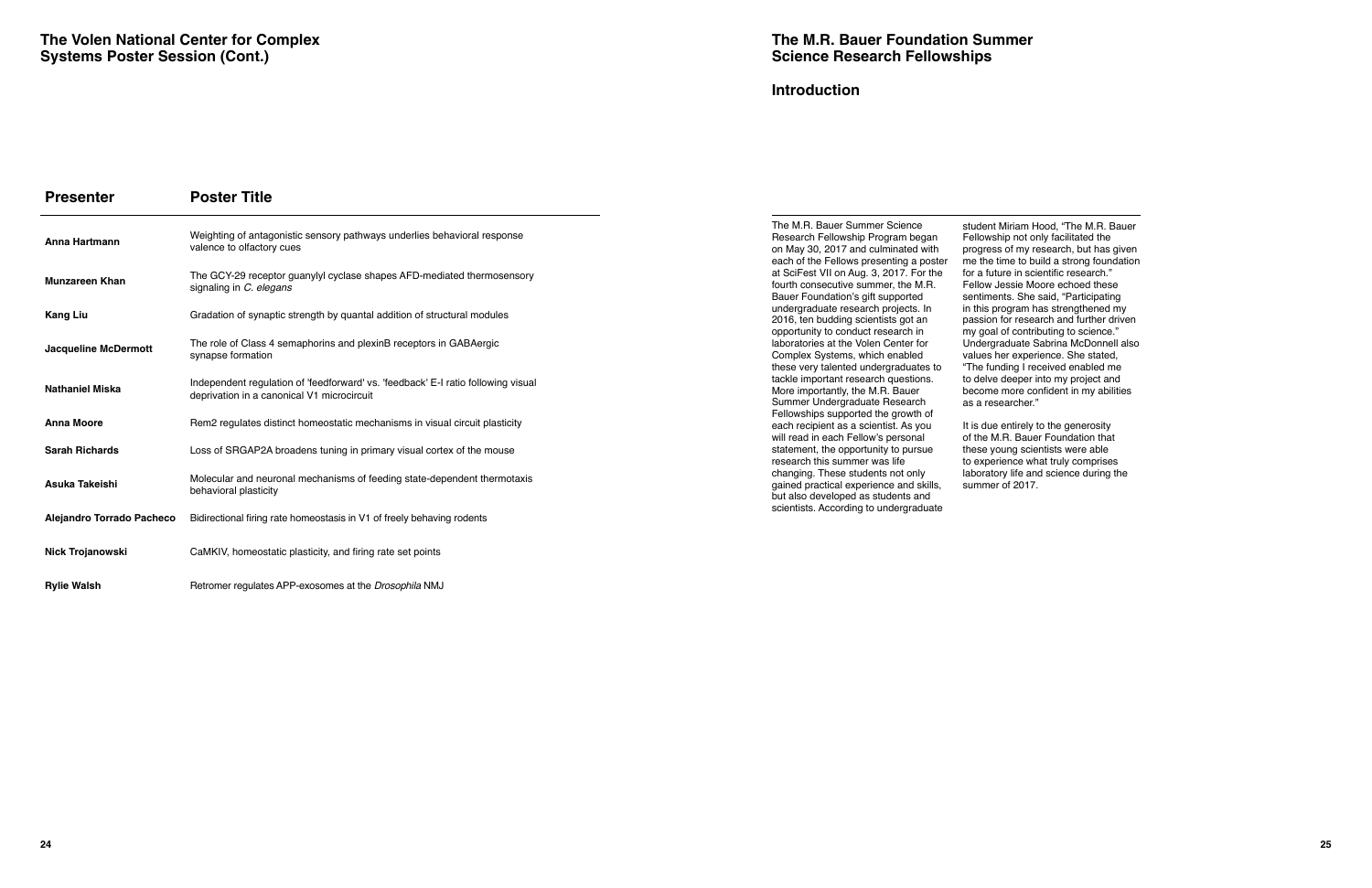#### **Miriam Hood**  Theobald Laboratory Department of Biochemistry Brandeis University

## **Active Site Dynamics of a Bifunctional Apicomplexan Malate and Lactate Dehydrogenase Ancestral Intermediate**



**Sabrina McDonnell**  Hedstrom Laboratory Department of Biology Brandeis University

## **Exploring the Function of IMPDH's CBS Domain in** *Escherichia Coli*

#### **Poster Abstract**

A variety of human diseases, including malaria, are caused by unicellular eukaryotes of the phylum Apicomplexa, which have evolved a highly specific lactate dehydrogenase (LDH) from malate dehydrogenase (MDH), which may be a potential drug target. A putative promiscuous intermediate in the evolutionary path makes Apicomplexan LDHs and MDHs an excellent model for studying the role of such intermediates in the evolution of specificity.

A six-amino acid insertion conferred pyruvate activity in LDHs, by shifting the key catalytic residue from an arginine in MDHs to a tryptophan. There are two hypothesized conformations for the active site of the bifunctional ancestor intermediate, but only an LDH conformation is seen in X-ray crystallography.

Heteronuclear single quantum coherence nuclear magnetic resonance (HSQC NMR) spectroscopy was attempted to visualize the enzyme in the presence of each substrate, but was unsuccessful due to the size of the tetramer formed. Disruptive mutations were used to create a stable dimer, small enough to produce a well-resolved HSQC NMR spectrum. HSQC NMR spectra of the dimer with oxaloacetate and pyruvate are well resolved, but do not show significant peak shifts.

## **Personal Statement**

This summer marks my third and final summer as an undergraduate researcher in the Theobald Lab. I can say, without a doubt, that my time in the lab has been one of the most transformative experiences of my time in college. As an incoming first-year student, I knew I wanted to participate in undergraduate research, but I had no idea of just how involved I would become and how much I would come to enjoy and appreciate engaging in active fields of scientific research. In the Theobald Lab, I have come to see evolution in an entirely new light, one that is far more complex and deeper than the initial theory introduced in high school biology. I have had the opportunity to apply the method and theories discussed in my biochemistry courses to biologically relevant enzymes, dig further into scientific papers, and have meaningful conversations with graduate students and professors about the value of basic scientific research. Summer research, in particular, has be incredibly important to my time in the lab, allowing me to focus fully on my project for several intense and productive weeks.

The M. R. Bauer Foundation Fellowship has allowed me to continue my research on a bifunctional Apicomplexan malate and lactate dehydrogenase ancestral intermediate for the combined Bachelor of Science and Master of Science degrees in biochemistry. Over the course of this summer I have been able to fully characterize the kinetics of this ancestral intermediate, determine

melting point data for the intermediate and related ancestors, and begin using new techniques, such as x-ray crystallography and fluorescence spectroscopy. Conducting this research has also allowed me to attend and present a poster at the annual Society for Molecular Biology and Evolution meeting. Attending the event and presenting a poster provided me with an opportunity to expand my presentation skills. The meeting also allowed me to discover just how broad and far reaching the field of molecular evolution is, and engage with other scientists who use a wide variety of unique approaches to the field. My time in the lab supported by the M.R. Bauer Fellowship, has not only facilitated the progress of my research, but has given me the time to build a strong foundation for a future in scientific research.

### **Poster Abstract**

Inosine 5'-monophosphate dehydrogenase (IMPDH) converts inosine 5'-monophosphate (IMP) to xanthosine 5'-monophosphate (XMP), as a part of the de novo purine biosynthesis pathway. IMPDH is a tetramer, and each monomer has two domains: a catalytic domain and a cystathionine β-synthase (CBS) domain. The function of the CBS domain is currently unknown. However, the enzyme remains catalytically active when the CBS domain is replaced with a short peptide scar (ΔCBS). Mutations in the CBS domain of human IMPDH have been linked to hereditary diseases including, but not limited to retinitis pigmentosa. Understanding the function of the CBS domain in E. coli will shed light on IMPDH's moonlighting functions. Previous research in the Hedstrom Laboratory suggests that IMPDH interacts with both RNA Polymerase Beta (RNAPB) and Ribosome. E. coli strains expressing Strep-II tagged IMPDH and ΔCBS IMPDH were constructed, and affinity purification was used, to test for the presence of these interactions. A western blot containing fractions from a Strep-II tagged wild type lysate failed to confirm any interaction between IMPDH, RNAPB and Ribosome. During subsequent experiments. formaldehyde cross-linking was used to chemically crosslink protein-protein and protein-DNA/RNA interactions prior to purification. The formaldehyde crosslinking experiment revealed possible binding partners, but the protocol still needs to be optimized. Once crosslinking conditions are optimized, samples will be sent for mass spectrometry to identify the protein(s) interacting with IMPDH.

## **Personal Statement**

In high school, I developed a passion for science, but my school's limited resources prevented me from getting involved in bench research. When I started at Brandeis and decided to study biochemistry, I knew I wanted to work in a lab and explore the multitude of research opportunities available on campus. I used my first year at Brandeis to become accustomed to the rigorous demands of college level science courses, and prior to my sophomore year, I reached out to Professor Liz Hedstrom. I was interested in the work in developing new antibiotics, so I was thrilled when she brought me in for an interview and gave me a position in her lab. Senior Daniel Kats '16 demonstrated lab techniques and taught me the fundamentals I needed to complete basic scientific research. By the end of the year, I had acquired the skills to conduct experiments independently. I then applied for and received the Division of Science Summer Undergraduate Research Fellowship. My first summer taught me about my abilities as a scientist and showed me how challenging and rewarding research can be. Scientific research rarely goes according to plan, but each failure provides insight into an aspect of the project that has not

been understood.



After completing a year of research for course credit, I applied again for summer funding and was fortunate enough to become an M.R. Bauer Fellow. The support I received enabled me to delve deeper into my project

and become more confident in my abilities as a researcher. This summer I accomplished a great deal and moved closer to answering my research questions. Having the opportunity to work in a lab over the past two years has taught me many valuable lessons, including patience and perseverance.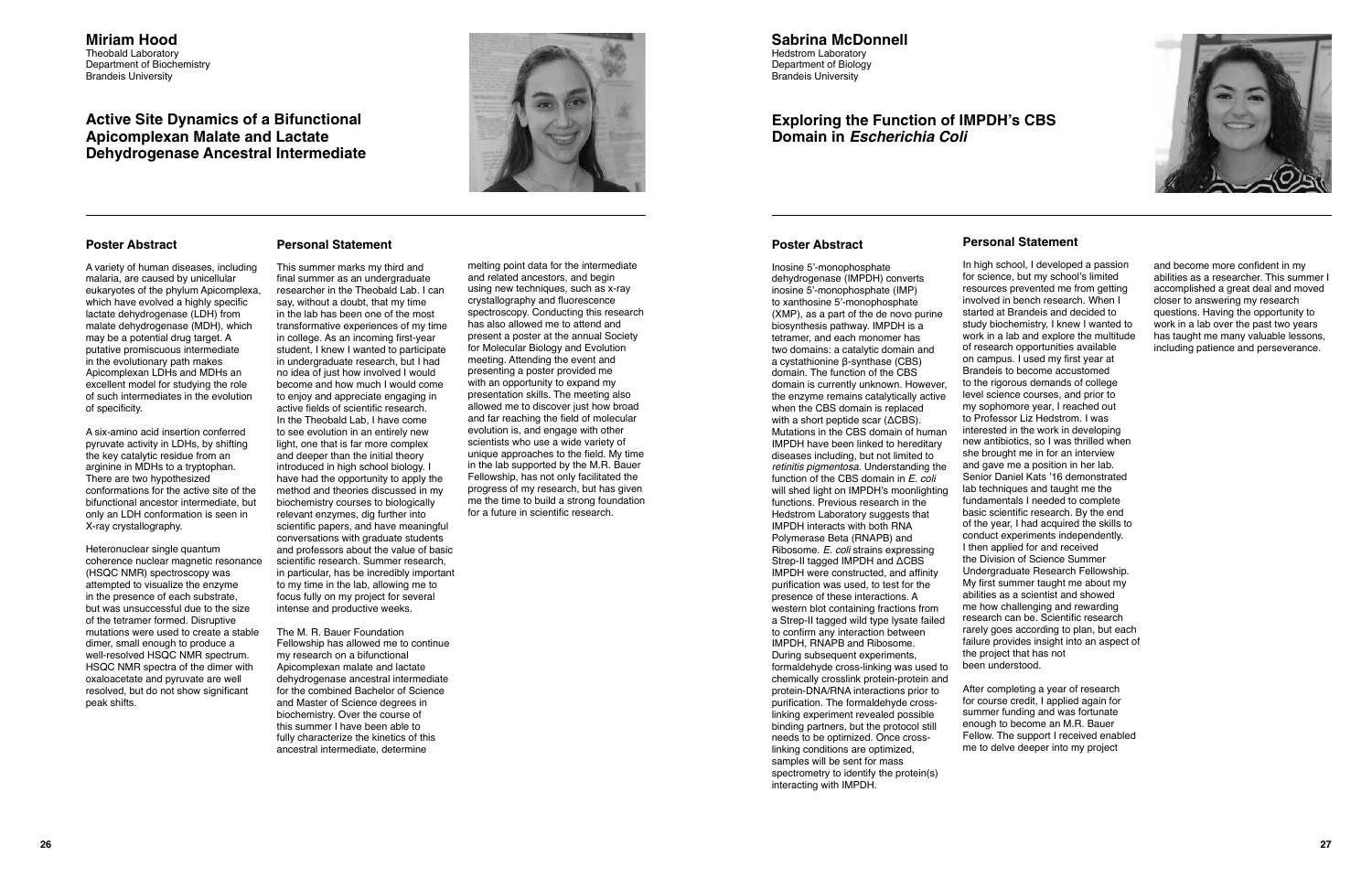**Lily He**  Marder Laboratory Department of Biology Brandeis University

## **How Does a Crustacean Neuronal Circuit Respond to Changes in Extracellular [K+]? (Part II)**



**Richard Haburcak**  Xu Laboratory Department of Chemistry

Brandeis University

## **Ligand-Receptor Binding Modulates Supramolecular Assemblies of Small Peptides**

#### **Poster Abstract**

Over the lifetime of a crab, the pyloric neuronal circuit faithfully maintains rhythmic motor output, despite various environmental disturbances. In this study, we investigated short-term and long-term responses to superfusions of saline with elevated potassium ion concentrations (2x) across animals. In the initial set of experiments, we superfused modified saline for 10 minutes at a time, and, in some animals, saw the pyloric circuit lose rhythmic activity and recover activity comparable to baseline during the washout. We extended this to longer superfusions of other elevated concentrations (1.5x, 2.5x, 3x) and saw the pyloric circuit partially or fully recover activity similar to the baseline condition within the hour or hour-and-a-half-long manipulation. These responses are indicative of (a) homeostatic mechanism(s) that allows the circuit to re-achieve a particular activity level despite altered environmental conditions. We also have preliminary data on the responses of the PD and LP cells from intracellular recordings that show the changes in the resting membrane potential of the PD cell, as well as changes in calcium envelopes and spike height.

## **Personal Statement**

Fortunately, I have been working in the Marder Lab for almost two years now, and I've learned how to critically think about experiments, data analysis and experiment preparation, among many more things. Over this period, I have come to cherish the time I spent over the summer doing research, as it is the only time of the year that I can fully dedicate to experiments and immerse myself in my work. As a result, I have made significant forward progress in my intellectual development and scientific techniques, and invested a large portion of time investigating questions that have important implications for work in related fields and in medicine. Being a Bauer Fellow allowed me the opportunity to continue my laboratory research this summer.

Unfortunately this summer, I ran into far more barriers than expected. I began trying out new and more difficult techniques, but soon ran into difficulties associated with the myriad of electrical equipment. One day, my electrodes would be working perfectly, and the next, that same electrode would be inaccurate in its measurements, due to some small mechanical shift. My experiments became extremely

time-intensive and, compounded with the daily technical difficulties, I found myself working late into the evening, sometimes even needing to carry into the next day. However, in experiencing these challenges, I learned to think on my feet more often and improved my ability to troubleshoot problems. I was also able to notice small differences in my setup that had led to those challenging issues. In a sense, I have come to see experimental setup as an experiment in itself. I appreciate the unexpected benefits of troubleshooting, the development of creative problemsolving strategies and greater patience with myself.

### **Poster Abstract**

Proteins and small molecules exhibit dynamic and intricate binding behavior in biological and biomedical domains. However, while enzymatic transformations that modulate the binding of proteins are common, it is rare for small molecules. We explore how a ligand-receptor binding interaction between Vancomycin and D-Ala-D-Ala modulates the morphology of supramolecular assemblies formed by enzymeinstructed self-assembly (EISA) of small peptides. Without the binding interaction, a precursor molecule is enzymatically dephosphorylated (to give a hydrogelator) and further assembles into long nanofibers; binding interactions cause the formation of precipitates containing short nanofibers. Additionally, by itself, the hydrogelator assembles into nanosheets or nanofibers that do not bind Vancomycin. Addition of a surfactant breaks up the assemblies and restores binding. Further, an excess amount of Vancomycin can disrupt the assembled hydrogelator. The presence of Vancomycin hence biases the assembly pathway, demonstrating how binding modulates self-assembly kinetics. As the first example of such a phenomenon for small molecules, we provide a solution to evaluate the interaction between aggregates and target molecules, and insight into emergent behavior of supramolecular systems.

## **Personal Statement**

Undergraduate research has been a huge part of my college experience. Working in the lab before my freshman year, I found not only a place where I was comfortable but also a place where my opinions were respected and I was challenged. Summer research is an important aspect of the undergraduate experience, as the semesters present endless classes, reading, and assignments that leave hardly any time, at least in my case, for research during the school year. However, research has always been a time to get away from assignments and focus on questions that may have an impact beyond

a grade.



Participating in research has not only allowed me to expand my knowledge and work with leaders in the field but to gain personal relationships with other professors at the university. In addition, participating in research has allowed me to work on projects that later went on to be published, including a paper on which I was the first author. This unique experience as a Bauer Research Fellow has pushed me to grow both academically, as many topics covered in courses held potential to be useful in future research. Personally, I have sought out opportunities to teach and mentor other undergraduates. Overall, my undergraduate career would be incredibly different without research, and much less fulfilling.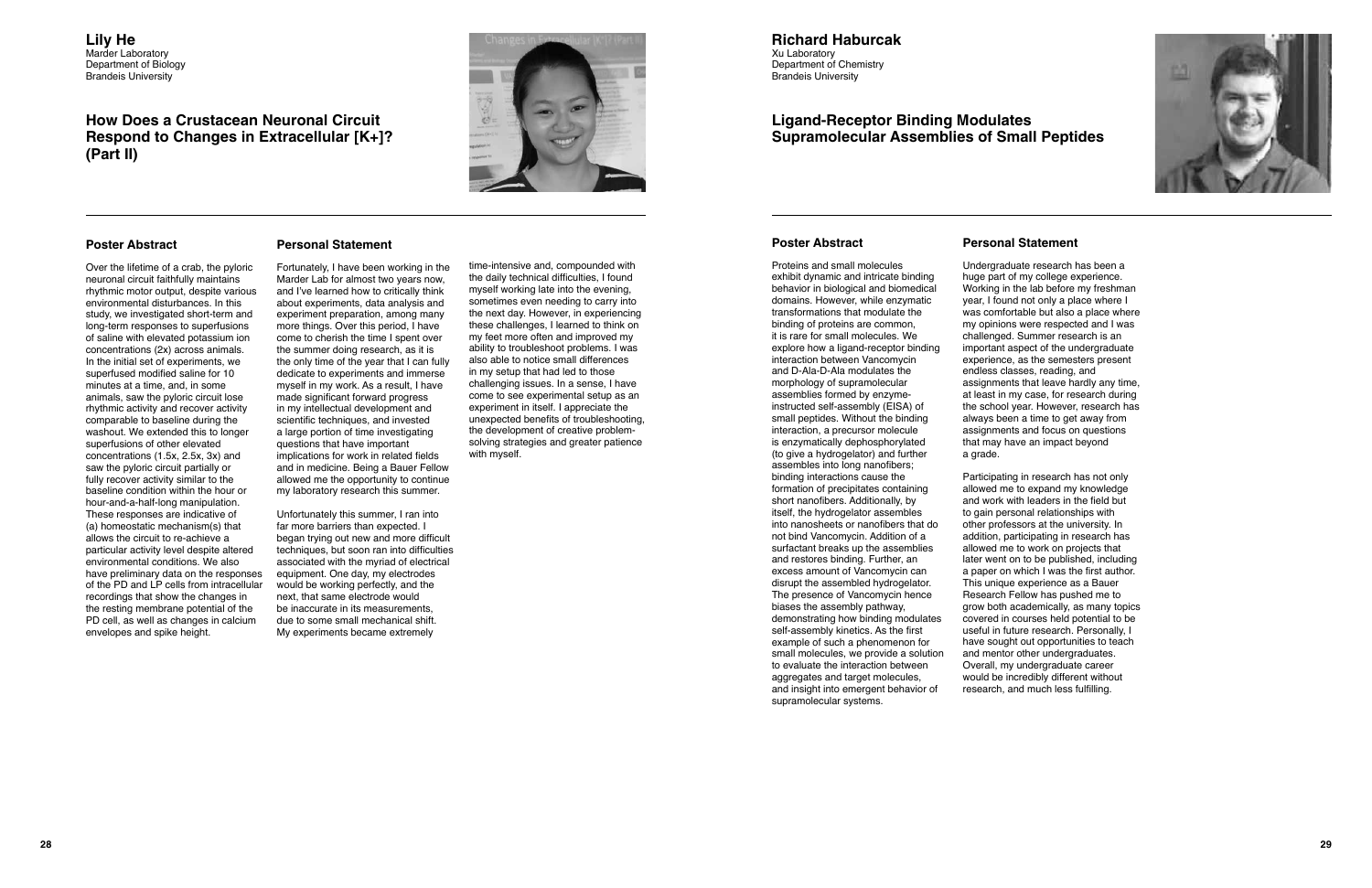#### **Abigail Daniels**  Garrity Laboratory Department of Biology Brandeis University

## **Neural Circuit Control of Acute Cold Tolerance**



#### **Abraham Cheloff**  Miller Laboratory Department of Biochemistry Brandeis University

## **Characterization of Monobody Interactions with EC2 Fluoride Ion Channel by Fluorescence Anisotropy**

### **Poster Abstract**

The ability to maintain homeostasis during thermal shifts is essential to all life. This is especially important for insects, due to their small size and inability to regulate their body temperature. A lot is known about long-term cold tolerance in insects, but little is known about the mechanisms underlying acute cold tolerance. We have identified a novel cold tolerance mechanism in *Drosophila*, in which the mushroom body mediates peptidergic signaling to regulate heart rate and rhythm during cold exposure. A direct physical and functional connection was shown between selected mushroom body output neurons (MBONs) and corazonin (CRZ) neurosecretory cells. This is a novel circuit that utilizes the mushroom body in non-traditional ways and reveals how MBONs are implicated in behavioral response.

## **Personal Statement**

This summer, the M.R Bauer Fellowship gave me the opportunity to learn brain imaging techniques and Drosophila genetics. I became proficient with fly brain microdissections and multiple antibody staining protocols. In addition to the preparation steps for brain dissections, I have learned how to operate a scanning confocal microscope and have just started to take images independently. Additionally, with the guidance of my mentor, I learned the basics of Drosophila genetics and began a series of multi-step crosses to generate animals with complicated genetic backgrounds. This fellowship provided me with the time and opportunity to expand my practical knowledge of microscopy and genetics. Through these experiments, I can better understand how we can reliably manipulate these organisms and address a wide range of neurobiological problems. I grew as a scientist over the summer and have developed the skills to tackle more complex and interesting experiments

### **Poster Abstract**

The Fluc ion channel family is comprised of dimeric membrane proteins functioning to expel excess Ffrom the cytoplasm of microorganisms to resist inhibitory effects of this environmental xenobiotic anion. Recent structures of an E. coli Fluc homolog, EC2, bound to engineered "monobody" proteins selected from phage display libraries, reveal multiple side-chain contacts at the channel-monobody interface. Two such monobodies, S9 and S12, share a similar interface structure, but their nanomolar-range binding affinities differ by  $\sim$ 5 fold. We focus on the per-residue energetic contributions to the binding affinity of S12 to Fluc by introducing point mutations at polar contacts on either side of the interface, assessing the change in binding affinity using fluorescence anisotropy. We have found that many of the residues on the diversified loops of S9 and S12 contribute significantly to the binding energy. Future studies will continue to mutagenize the monobody-channel interface to derive information on how these different monobodies interact with Fluc channels, and focus on obtaining crystal structures of S12 and its mutants to understand the implications of structural changes in these experiments.

## **Personal Statement**

I was able to continue my research through the summer in Chris Miller's lab due to the fellowship supported by the Bauer Foundation. I was presented with the opportunity to delve into different areas of protein science without many of the distractions of the school year, such as classes and extracurriculars. By focusing on the direction of my project, along with the acquisition of new skills and techniques, my project has grown significantly in breadth, and will hopefully continue to do so during the coming year. The summer research experience built my selfconfidence in research, gave me the resources necessary to overcome the steep scientific learning curve, and to complete more complex and involved procedures. The strides of accomplishment from this summer will allow me to continue with my senior thesis project in the coming

academic year.

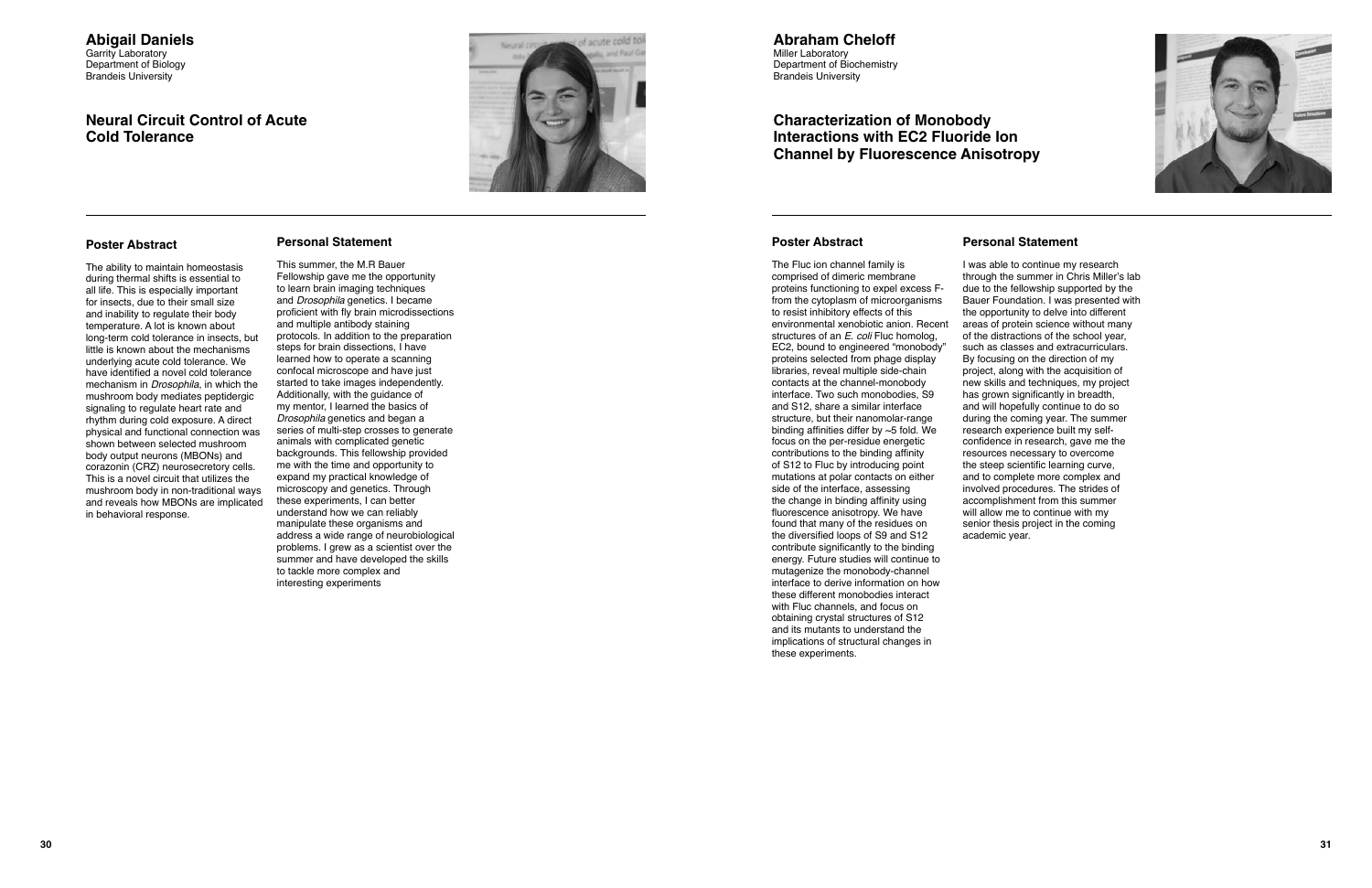#### **Jessie Moore**  Griffith Laboratory Department of Biology Brandeis University

## **Exploring the Effects of Sleep by** *let-7* **on Mushroom Body Development in** *Drosophila*



#### **Poster Abstract**

Drosophila rest is a sleep-like state and can be utilized to better understand the mechanisms of mammalian sleep. Both the mushroom body and circadian clock play a key role in Drosophila sleep regulation. Let-7 has been found to regulate mushroom body development through its targets, such as *chinmo* and abrupt. Let-7 is a microRNA, which are short, noncoding RNAs that help regulate gene expression. Inhibiting let-7 produces a reduced sleep phenotype.

We aimed to further explore the involvement of let-7 in mushroom body development and circadian rhythms, and the effects of two potential let-7 targets, *abrupt* and *chinmo*, on sleep regulation. We found that let-7 is not required in PDF+ neurons and that chinmo may also regulate sleep.

## **Personal Statement**

This summer, I worked diligently to continue my research on the microRNA, let-7, and its role in sleep regulation in Drosophila. I have been working with this microRNA since sophomore year, but only during the academic year. I was fortunate to receive funding through the M.R. Bauer Foundation in order to focus on my research throughout the summer months. Without the stress of my academics, I was able to conduct numerous sleep experiments, perform DNA extractions, and even learn a new technique, brain dissections.

I am very grateful to the MR Bauer Foundation to have been given this opportunity. This summer has strengthened my passion for research and further driven my goal of contributing to science. My professional goal is to become a research physician, leading clinical trials and conducting groundbreaking research that will help the lives of many. My experiences this summer have encouraged me to pursue research in the future.

**Annie Huang**  Lee Laboratory Department of Biology Brandeis University

## **The Mechanism of BTG1 Translation Repression by eIF3**

#### **Poster Abstract**

All cells in our bodies contain the same DNA, but we are clearly made up of many different types of cells. This is due to, and is the result of gene regulation. Gene regulation is essential for eukaryotes because it determines what a particular cell can do by controlling when to express a certain gene. Gene expression can be regulated at many different stages including transcription of DNA to mRNA, as well as the translation of mRNAs to proteins. Translation is mostly controlled at the level of initiation, which involves the interactions between mRNA, initiation factor, and ribosome. Previous studies by Dr. Lee have shown that eukaryotic initiation factor 3 (eIF3) is responsible for regulating cell proliferation and differentiation by its interactions with two mRNAs that encode c-JUN and BTG1. The eIF3 complex upregulates the translation of c-JUN by directly binding to the c-JUN stem-loop structure and downregulates the translation of BTG1 in a different, as yet unidentified, mode. However, it is known that the translation inhibition is stem-loop specific, as reversing the stem-loop does not result in the repression of translation. To understand how mRNA and eIF3 interact, we seek to identify the co-factor. We plan on taking two approaches. The first one is to use mass spectrometry to identify the co-factor, assuming it interacts with the stem-loop and eIF3 through direct binding. The second approach is to incorporate Green Fluorescent Protein (GFP) into the sequence and use the CRISPR/Cas9 system to target and knockdown certain proteins. Screening will then be performed to isolate and identify the co-factor. By understanding the mechanism of eIF3 in gene regulation, we hope to understand more about cell growth control and possibly the link to cancer.



## **Personal Statement**

My time working in Amy Lee's research lab has been challenging, but rewarding. Dr. Lee is a new faculty member who established her laboratory in 2016-2017 and the lab was just a month old when I joined. The nascent lab has given me the chance to work closely with a small group of inspiring scientists and an enthusiastic mentor and the unique opportunity to learn more than just research. This experience has also demonstrated how one sets up and runs a lab.

Working full-time as a researcher, which is what I was able to do this summer as a Bauer Fellow, is a lot different from what I expected; it is more than just pipetting. Being a researcher is about problem solving, collaborating, thinking ahead, and the constant intake of new information. I am constantly challenged by unforeseen results. For instance, there was a day when I ran the same PCR four times and got completely different results each time. I never did figure out what went wrong, but sometimes that is science. Everything is about trial and error. Researching may not yield the most prolific results but this is what makes all the little discoveries so exciting and inspiring.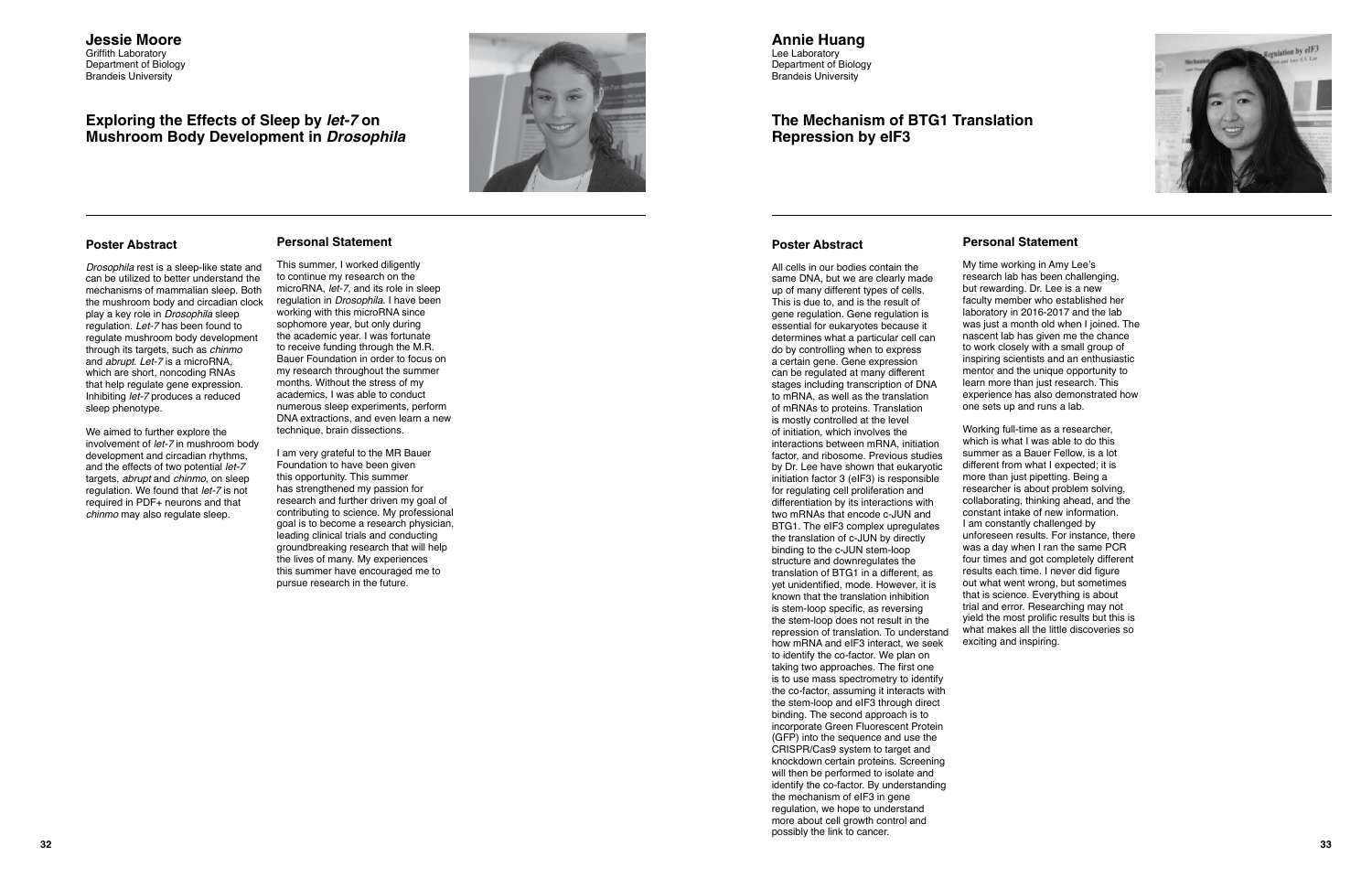#### **Kaitlyn York**  Wingfield Laboratory Department of Psychology Brandeis University

## **The Use of Pupillometry to Examine Effort While Processing Noise Vocoded Complex Sentences**



**Christopher Armstrong**  Krauss Laboratory Department of Chemistry

Brandeis University

## **What Are Our Antibodies Binding to? Evolving an HIV Vaccine**

### **Poster Abstract**

The pupil size of the human eye responds to differing light conditions and also increases in constant light with cognitive or attentional effort (Kahneman & Beatty, 1966). Noise vocoded speech has been used to simulate the experience of hearing speech transduced by a cochlear implant with different degrees of spectral resolution. This study examines the comprehension of sentences that vary syntactic complexity, plausibility, and number of spectral channels. While listening to these sentences that contain double or single negatives, young and older adults with normal hearing acuity are asked to recall the sentence. Pupil size is measured throughout, to determine if (despite similar levels of comprehension) pupil size shows relatively less dilation in response to sentences with higher spectral resolutions, indicating a reduction in effort needed to process those sentences. Successful results within this study would encourage an analogous study involving people with cochlear implants.

## **Personal Statement**

I joined the Wingfield Memory and Cognition Lab as researchers in the lab are interested in looking at cognitive changes throughout aging. Once I settled into the lab and had a better understanding of the scientists' research, I was captivated by the prospect of looking at cognitive effort through online measures such as pupillometry. In the past, most of my time at the Wingfield Lab has been spent collaborating on a project looking at the benefits of speech prosody for older adults. As an M.R. Bauer Fellow this summer, my time was spent establishing my current project that will become my senior thesis. Throughout its development, I have learned how to normalize sentences, use a program to manipulate them to sound like speech through a cochlear implant and write a program to run the experiment. This opportunity has allowed me to learn about the large amount of preparation that goes into creating an experiment. It has also given me the chance to develop skills such as creating a computer program for neuropsychological experiments, along with collaborating with others and learning from their experiences. Furthermore, working in the Wingfield Lab has taught me

the benefits of looking into every aspect of an experiment, especially potential confounding variables and analyzing every step along the way. Personally, the summer experience has shown me that I enjoy research and creating experiments, and that I want to this in the future. I thank the Bauer Foundation for making my summer of research possible.

### **Poster Abstract**

Recent HIV vaccine research has focused on broadly neutralizing antibodies (bnAbs), which neutralize a wide breadth of HIV strains. One such bnAb, 2G12, binds to a conserved cluster of (GlcNAc)2-Man9 glycans on gp120, a trimeric glycopeptide on HIV's envelope. To elicit bnAb production in vivo, a library of glycopeptide mimics was synthesized via solid-phase peptide synthesis and a CuAAC reaction between L-Homopropargylglycines in the peptide and Man9-cyclohexyl-azide. The few mimics that were bound tightly by 2G12 were conjugated to a carrier protein and then used to immunize rabbits, hypothesizing that 2G12-like antibodies would result. Yet the polyclonal serum of the rabbits exhibited low binding to (GlcNAc)2-Man9. To determine what the elicited antibodies in the serum were binding to, the rabbit serum was tested against different fragments of the mimics. Indirect ELISA revealed that there is a strong antibody response against the core of the mimics: triazolcyclohexyl-Man2, which is largely unnatural. Moving forward, refinement of this unnatural linkage to a less immunogenic form may increase the production of antibodies to Man9; antibodies that may bind better to (GlcNAc)2-Man9.

**Personal Statement**  As a rising sophomore, this summer was a headfirst dive into research. While I had started working in the Krauss Lab in January, the ball didn't start rolling until this summer, when I was awarded an M.R. Bauer Fellowship. With more time to learn the necessary immunology and chemistry, as well as read the key papers, the tediousness of pipetting came into a whole new light. In addition to building a context for my research, I developed a greater connection with both the material itself and the other members in our lab. Spending all my time in lab this summer truly helped me build an academic home in chemical biology and a personal home in the Edison-Lecks building.

As I look back on this opportunity, I see that another unexpected effect to this summer's work is how my research interests have shifted. When the summer began, I was more interested in the application of science; hence my joining Dr. Krauss's lab to work on vaccine design. Now I feel more inclined to do basic, curiosity-based, research. I find myself wondering less about how to get stuff to bind to sugars on HIV and more about why those sugars are there in the first place. In this regard, my interest in immunology has certainly been piqued. Because I'm also interested in physics and chemistry, this is opening some fascinating doors as to what I can do in

the future.